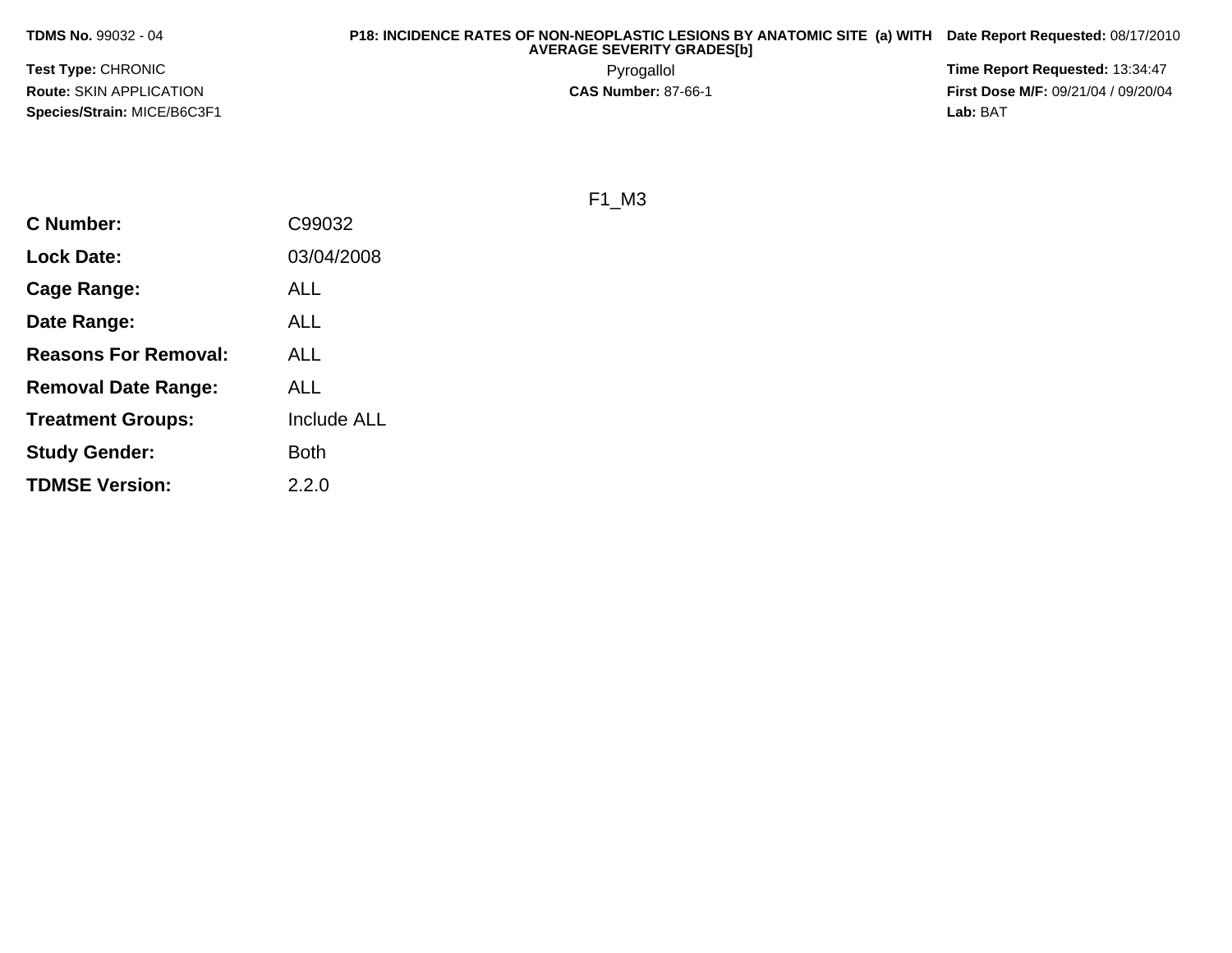| TDMS No. 99032 - 04                                      |         | P18: INCIDENCE RATES OF NON-NEOPLASTIC LESIONS BY ANATOMIC SITE (a) WITH Date Report Requested: 08/17/2010<br>Time Report Requested: 13:34:47 |                            |              |                                     |
|----------------------------------------------------------|---------|-----------------------------------------------------------------------------------------------------------------------------------------------|----------------------------|--------------|-------------------------------------|
| Test Type: CHRONIC                                       |         |                                                                                                                                               |                            |              |                                     |
| Route: SKIN APPLICATION                                  |         |                                                                                                                                               | <b>CAS Number: 87-66-1</b> |              | First Dose M/F: 09/21/04 / 09/20/04 |
| Species/Strain: MICE/B6C3F1                              |         |                                                                                                                                               |                            |              | Lab: BAT                            |
| <b>B6C3F1 MICE MALE</b>                                  | 0 MG/KG | 5 MG/KG                                                                                                                                       | 20 MG/KG                   | 75 MG/KG     |                                     |
| <b>Disposition Summary</b>                               |         |                                                                                                                                               |                            |              |                                     |
| <b>Animals Initially In Study</b><br><b>Early Deaths</b> | 50      | 50                                                                                                                                            | 50                         | 50           |                                     |
| <b>Accidently Killed</b>                                 |         |                                                                                                                                               |                            | $\mathbf{1}$ |                                     |
| <b>Moribund Sacrifice</b>                                | 8       | 10                                                                                                                                            | 10                         | 12           |                                     |
| <b>Natural Death</b>                                     | 5       | 4                                                                                                                                             | 6                          | 6            |                                     |
| <b>Survivors</b>                                         |         |                                                                                                                                               |                            |              |                                     |
| <b>Terminal Sacrifice</b>                                | 37      | 36                                                                                                                                            | 34                         | 31           |                                     |
| <b>Animals Examined Microscopically</b>                  | 50      | 50                                                                                                                                            | 50                         | 50           |                                     |
| <b>ALIMENTARY SYSTEM</b>                                 |         |                                                                                                                                               |                            |              |                                     |
| Esophagus                                                | (50)    | (50)                                                                                                                                          | (50)                       | (50)         |                                     |
| Inflammation                                             |         |                                                                                                                                               |                            | 1[3.0]       |                                     |
| Epithelium, Cyst                                         |         |                                                                                                                                               |                            | 1[4.0]       |                                     |
| Gallbladder                                              | (49)    | (49)                                                                                                                                          | (50)                       | (46)         |                                     |
| Cyst                                                     | 1[2.0]  |                                                                                                                                               |                            |              |                                     |
| Infiltration Cellular, Mononuclear Cell                  | 4[1.0]  | 8[1.0]                                                                                                                                        | 4[1.0]                     | 3[1.0]       |                                     |
| Epithelium, Hyperplasia                                  | 1[2.0]  |                                                                                                                                               | 1[2.0]                     |              |                                     |
| Intestine Large, Cecum                                   | (50)    | (50)                                                                                                                                          | (50)                       | (50)         |                                     |
| Hyperplasia, Lymphoid                                    |         |                                                                                                                                               | 1[4.0]                     |              |                                     |
| Inflammation                                             |         |                                                                                                                                               | 1[3.0]                     |              |                                     |
| Epithelium, Hyperplasia                                  |         |                                                                                                                                               |                            | 1[2.0]       |                                     |
| Intestine Large, Colon                                   | (50)    | (50)                                                                                                                                          | (50)                       | (50)         |                                     |
| Intestine Large, Rectum                                  | (50)    | (50)                                                                                                                                          | (50)                       | (50)         |                                     |
| Inflammation                                             |         |                                                                                                                                               | 1 [1.0]                    |              |                                     |
| Epithelium, Hyperplasia                                  |         |                                                                                                                                               | 2[2.0]                     |              |                                     |
| Muscularis, Hypertrophy                                  |         |                                                                                                                                               | 1[2.0]                     |              |                                     |
| Intestine Small, Duodenum                                | (50)    | (50)                                                                                                                                          | (50)                       | (50)         |                                     |
| Inflammation                                             |         | 1[1.0]                                                                                                                                        |                            |              |                                     |
| Epithelium, Hyperplasia                                  |         | 1[3.0]                                                                                                                                        |                            |              |                                     |
| Intestine Small, Ileum                                   | (50)    | (50)                                                                                                                                          | (50)                       | (50)         |                                     |
| Inflammation                                             |         | 2[2.0]                                                                                                                                        | 5[2.2]                     |              |                                     |
| Epithelium, Hyperplasia                                  |         | 2[2.0]                                                                                                                                        | 2[2.0]                     |              |                                     |
| Intestine Small, Jejunum                                 | (50)    | (50)                                                                                                                                          | (50)                       | (50)         |                                     |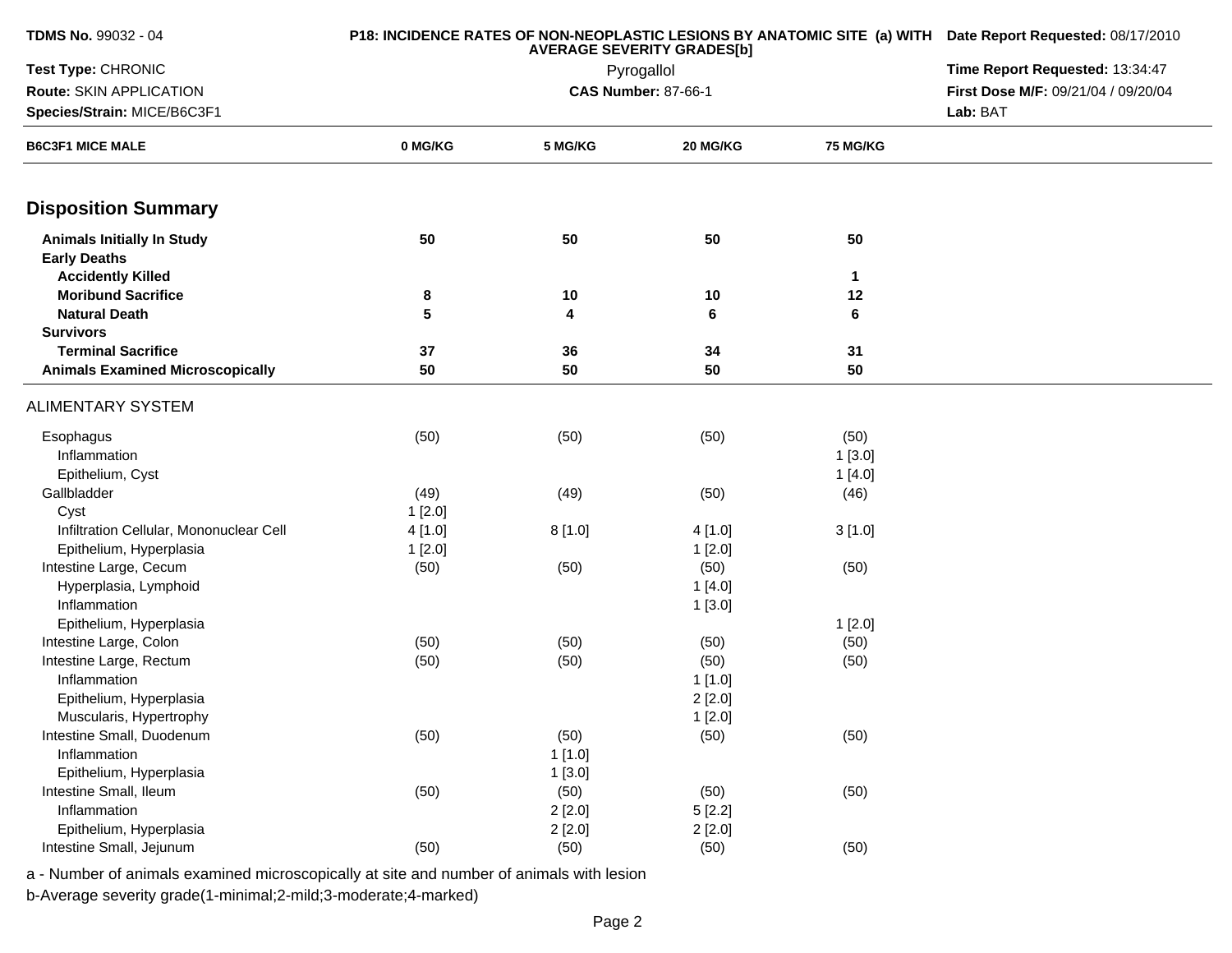|  |  | <b>TDMS No. 99032 - 04</b> |  |
|--|--|----------------------------|--|
|--|--|----------------------------|--|

| Test Type: CHRONIC<br>Pyrogallol |                |                |                            | Time Report Requested: 13:34:47 |                                     |
|----------------------------------|----------------|----------------|----------------------------|---------------------------------|-------------------------------------|
| Route: SKIN APPLICATION          |                |                | <b>CAS Number: 87-66-1</b> |                                 | First Dose M/F: 09/21/04 / 09/20/04 |
| Species/Strain: MICE/B6C3F1      |                |                |                            | Lab: BAT                        |                                     |
| <b>B6C3F1 MICE MALE</b>          | 0 MG/KG        | 5 MG/KG        | 20 MG/KG                   | 75 MG/KG                        |                                     |
|                                  |                |                |                            |                                 |                                     |
| Cyst                             |                |                |                            | 1[3.0]                          |                                     |
| Hyperplasia, Lymphoid            | 9[1.1]         | 5[1.2]         | 5[1.2]                     |                                 |                                     |
| Inflammation                     | 1[1.0]         | 2[2.5]         | 3[2.7]                     |                                 |                                     |
| Inflammation, Granulomatous      | 1[1.0]         |                |                            |                                 |                                     |
| Epithelium, Hyperplasia          |                | 1[2.0]         |                            | 1[1.0]                          |                                     |
| Liver                            | (50)           | (50)           | (50)                       | (50)                            |                                     |
| Angiectasis                      |                |                | 1[2.0]                     |                                 |                                     |
| Atypia Cellular                  |                |                |                            | 1[2.0]                          |                                     |
| <b>Basophilic Focus</b>          | $\overline{5}$ | $\overline{7}$ | $\overline{7}$             | $\overline{7}$                  |                                     |
| Clear Cell Focus                 | 29             | 31             | 29                         | 23                              |                                     |
| <b>Cytoplasmic Alteration</b>    |                | 1[1.0]         | 1[2.0]                     |                                 |                                     |
| Degeneration, Fatty              |                | 1[3.0]         |                            |                                 |                                     |
| <b>Eosinophilic Focus</b>        | 31             | 32             | 31                         | 26                              |                                     |
| Fibrosis                         | 1[2.0]         |                |                            |                                 |                                     |
| Hematopoietic Cell Proliferation |                | 4[1.3]         | 4[1.5]                     | 14[1.4]                         |                                     |
| Hepatodiaphragmatic Nodule       | $\overline{c}$ |                |                            |                                 |                                     |
| Infarct                          |                |                | 1[4.0]                     |                                 |                                     |
| Inflammation                     | $31$ [1.3]     | 25 [1.3]       | 29 [1.3]                   | 24 [1.4]                        |                                     |
| Metaplasia, Osseous              | 1[2.0]         |                |                            |                                 |                                     |
| <b>Mixed Cell Focus</b>          | 5              | 5              | $\,6$                      |                                 |                                     |
| Necrosis                         | 5[1.6]         | 3[2.0]         | 1[3.0]                     | 4[3.0]                          |                                     |
| Pigmentation                     | 2[2.0]         |                | 1[2.0]                     | 2[1.5]                          |                                     |
| Regeneration                     | 1[3.0]         |                |                            |                                 |                                     |
| <b>Tension Lipidosis</b>         | 2[1.0]         | 3[1.3]         | 4[1.8]                     | 2[1.5]                          |                                     |
| Thrombosis                       |                | 1[2.0]         |                            |                                 |                                     |
| Vacuolization Cytoplasmic        | 10 [2.0]       | 23 [1.3]       | 19 [1.6]                   | 6[1.5]                          |                                     |
| Bile Duct, Cyst                  |                |                |                            | 3[3.0]                          |                                     |
| Bile Duct, Hyperplasia           | 2[2.5]         | 1[2.0]         | 3[1.3]                     | 2[2.0]                          |                                     |
| Hepatocyte, Hypertrophy          | 1[2.0]         |                |                            |                                 |                                     |
| Kupffer Cell, Hyperplasia        | 1[2.0]         |                |                            | 1[2.0]                          |                                     |
| Kupffer Cell, Pigmentation       |                |                |                            |                                 |                                     |
|                                  | 1[2.0]         |                |                            |                                 |                                     |
| Oval Cell, Hyperplasia           | 2[2.5]         |                | 1[2.0]                     | 1[2.0]                          |                                     |
| Mesentery                        | (8)            | (6)            | (8)                        | (10)                            |                                     |
| Inflammation                     | 3[2.0]         | 1[2.0]         | 2[2.0]                     | 2[3.0]                          |                                     |
| Fat, Necrosis                    | 4[3.5]         | 2[4.0]         | 3[3.0]                     | 3[3.0]                          |                                     |
| Oral Mucosa                      | (0)            | (0)            | (0)                        | (1)                             |                                     |

a - Number of animals examined microscopically at site and number of animals with lesion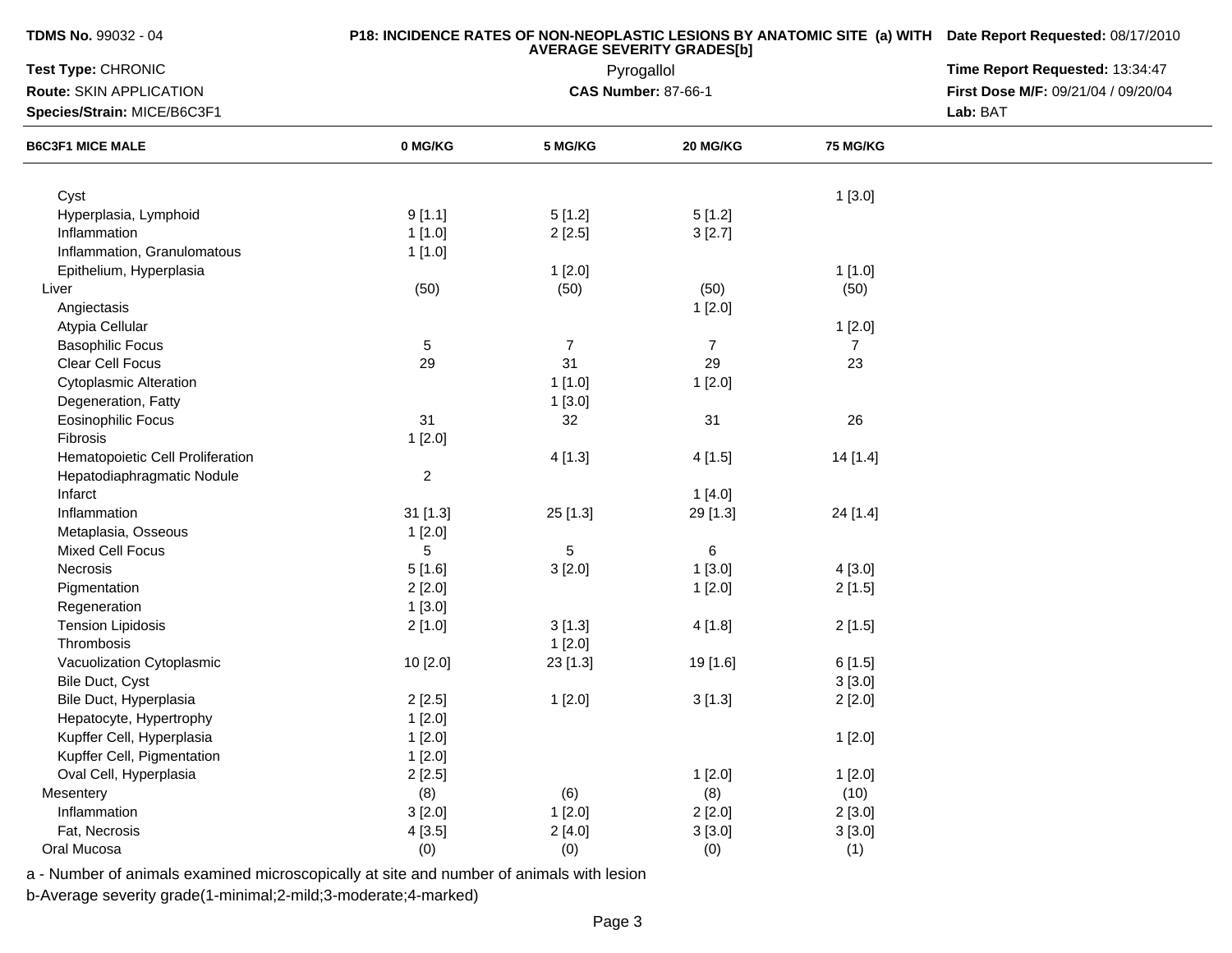# **P18: INCIDENCE RATES OF NON-NEOPLASTIC LESIONS BY ANATOMIC SITE (a) WITH AVERAGE SEVERITY GRADES[b] Date Report Requested:** 08/17/2010

| Test Type: CHRONIC<br>Pyrogallol                  |          |              | Time Report Requested: 13:34:47 |                 |                                     |
|---------------------------------------------------|----------|--------------|---------------------------------|-----------------|-------------------------------------|
| Route: SKIN APPLICATION                           |          |              | <b>CAS Number: 87-66-1</b>      |                 | First Dose M/F: 09/21/04 / 09/20/04 |
| Species/Strain: MICE/B6C3F1                       |          |              |                                 |                 | Lab: BAT                            |
| <b>B6C3F1 MICE MALE</b>                           | 0 MG/KG  | 5 MG/KG      | 20 MG/KG                        | <b>75 MG/KG</b> |                                     |
|                                                   |          |              |                                 |                 |                                     |
| Pancreas                                          | (50)     | (50)         | (50)                            | (50)            |                                     |
| Cytoplasmic Alteration, Focal                     | 1[1.0]   |              |                                 |                 |                                     |
| Hemorrhage                                        |          | 1[3.0]       |                                 |                 |                                     |
| Infiltration Cellular, Mononuclear Cell           | 9[1.0]   | 14 [1.0]     | 15[1.0]                         | 9[1.0]          |                                     |
| Inflammation                                      | 2[1.0]   |              |                                 | 1[1.0]          |                                     |
| Pigmentation                                      |          |              |                                 | 1[1.0]          |                                     |
| Vacuolization Cytoplasmic                         | 1[1.0]   |              |                                 |                 |                                     |
| Acinus, Atrophy                                   | 2[2.0]   | 2[1.5]       | 1[1.0]                          |                 |                                     |
| Duct, Cyst                                        | 1[3.0]   |              |                                 | 1[2.0]          |                                     |
| Salivary Glands                                   | (50)     | (50)         | (50)                            | (50)            |                                     |
| Atrophy                                           |          | 1[2.0]       | 1[2.0]                          |                 |                                     |
| Infiltration Cellular, Mononuclear Cell           | 40 [1.1] | 40 [1.1]     | 41 [1.1]                        | 40 [1.1]        |                                     |
| Inflammation                                      |          |              |                                 | 2[1.0]          |                                     |
| Mineralization                                    | 1[1.0]   | 1[1.0]       | 2[1.5]                          |                 |                                     |
| Duct, Hyperplasia                                 |          |              | 1[2.0]                          |                 |                                     |
| Submandibular Gland, Vacuolization<br>Cytoplasmic | 1[2.0]   |              |                                 |                 |                                     |
| Stomach, Forestomach                              | (50)     | (50)         | (50)                            | (50)            |                                     |
| Hyperplasia                                       |          | 1[3.0]       |                                 |                 |                                     |
| Inflammation                                      | 2[2.5]   | 5[1.4]       | 3[2.3]                          | 5[1.8]          |                                     |
| Ulcer                                             | 2[1.5]   |              |                                 | 2[2.0]          |                                     |
| Epithelium, Cyst                                  |          |              | 1[3.0]                          |                 |                                     |
| Epithelium, Hyperkeratosis                        | 4[2.0]   | 3[2.3]       | 6[2.3]                          | 5[2.2]          |                                     |
| Epithelium, Hyperplasia, Squamous                 | 3[2.0]   | 5[2.2]       | 6[2.3]                          | 7[2.7]          |                                     |
| Stomach, Glandular                                | (50)     | (50)         | (50)                            | (50)            |                                     |
| Cyst                                              | 6[1.0]   | 19 [1.0]     | 14 [1.2]                        | 10 [1.2]        |                                     |
| Foreign Body                                      |          | $\mathbf{1}$ |                                 |                 |                                     |
| Hyperplasia                                       | 5[1.4]   | 5[2.2]       | 1[2.0]                          | 5[2.0]          |                                     |
| Infiltration Cellular, Mononuclear Cell           |          | 4 [1.0]      | $2$ [1.0]                       |                 |                                     |
| Inflammation                                      |          | 1 [1.0]      | 5[1.6]                          |                 |                                     |
| Inflammation, Granulomatous                       |          |              | 1[2.0]                          |                 |                                     |
| Mineralization                                    |          |              |                                 |                 |                                     |
| Tooth                                             | 1[1.0]   | 2[1.0]       |                                 |                 |                                     |
|                                                   | (36)     | (30)<br>27   | (24)<br>21                      | (22)<br>21      |                                     |
| Dysplasia                                         | 35       |              |                                 |                 |                                     |

a - Number of animals examined microscopically at site and number of animals with lesion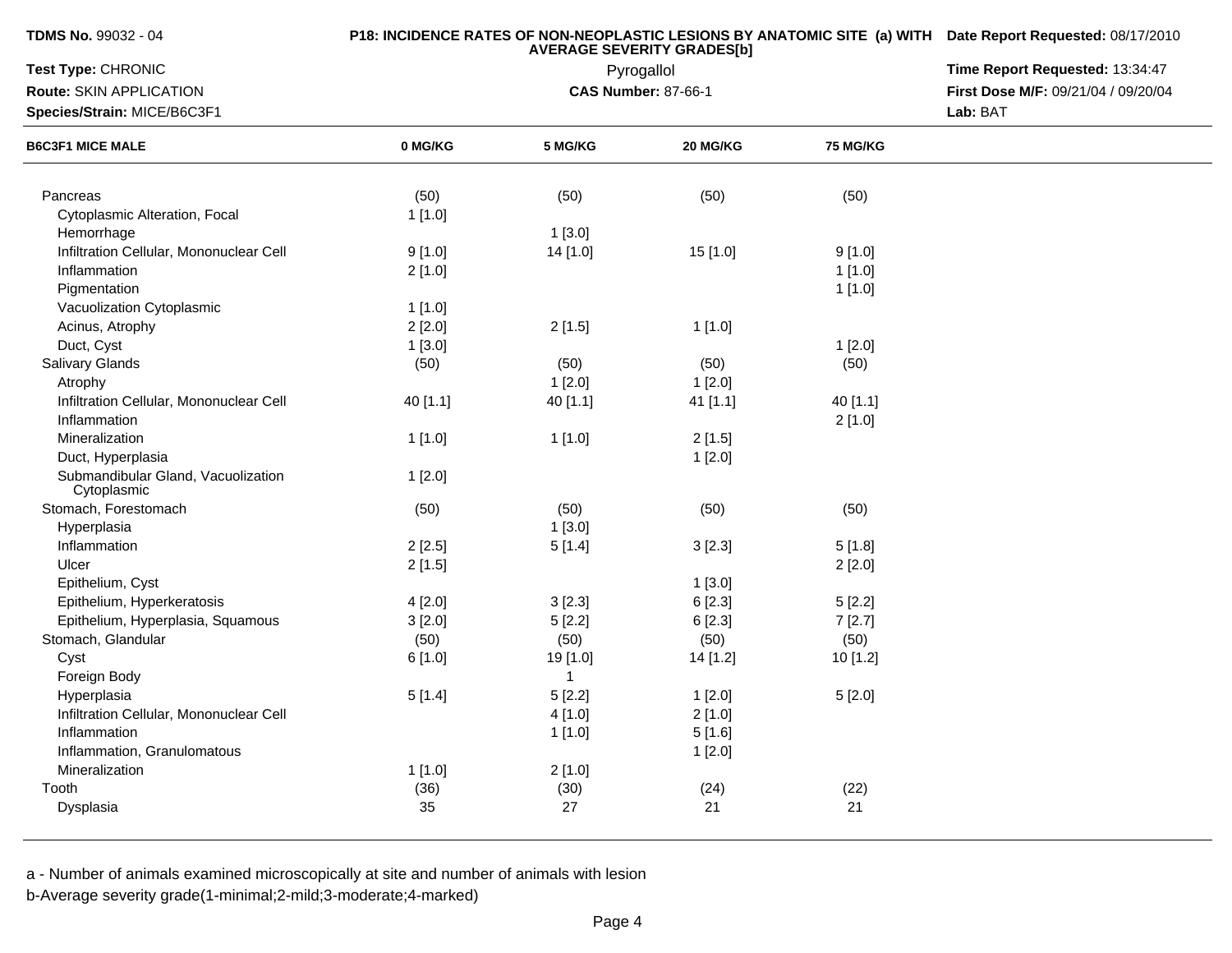| TDMS No. 99032 - 04                                                                                       |                                      | P18: INCIDENCE RATES OF NON-NEOPLASTIC LESIONS BY ANATOMIC SITE (a) WITH Date Report Requested: 08/17/2010 |                                      |                                      |                                     |
|-----------------------------------------------------------------------------------------------------------|--------------------------------------|------------------------------------------------------------------------------------------------------------|--------------------------------------|--------------------------------------|-------------------------------------|
| Test Type: CHRONIC                                                                                        |                                      | <b>AVERAGE SEVERITY GRADES[b]</b><br>Pyrogallol                                                            | Time Report Requested: 13:34:47      |                                      |                                     |
| Route: SKIN APPLICATION                                                                                   |                                      |                                                                                                            | <b>CAS Number: 87-66-1</b>           |                                      | First Dose M/F: 09/21/04 / 09/20/04 |
| Species/Strain: MICE/B6C3F1                                                                               |                                      |                                                                                                            |                                      |                                      | Lab: BAT                            |
| <b>B6C3F1 MICE MALE</b>                                                                                   | 0 MG/KG                              | 5 MG/KG                                                                                                    | 20 MG/KG                             | <b>75 MG/KG</b>                      |                                     |
| CARDIOVASCULAR SYSTEM                                                                                     |                                      |                                                                                                            |                                      |                                      |                                     |
| <b>Blood Vessel</b><br>Aorta, Infiltration Cellular, Mononuclear Cell<br>Aorta, Mineralization            | (50)                                 | (50)<br>1[1.0]<br>1[1.0]                                                                                   | (50)                                 | (50)                                 |                                     |
| Carotid Artery, Inflammation<br>Carotid Artery, Thrombosis                                                | 1[1.0]                               |                                                                                                            | 3[2.3]<br>1[2.0]                     |                                      |                                     |
| Heart<br>Cardiomyopathy<br>Infiltration Cellular, Mononuclear Cell<br>Inflammation<br>Metaplasia, Osseous | (50)<br>45 [1.9]<br>1[1.0]<br>2[1.0] | (50)<br>44 [1.7]<br>2[1.0]<br>5[1.2]<br>1[3.0]                                                             | (50)<br>46 [1.8]<br>1[2.0]<br>4[1.3] | (50)<br>44 [1.9]<br>4[1.0]<br>2[1.5] |                                     |
| Mineralization<br>Necrosis<br>Thrombosis                                                                  | 1[1.0]<br>1[2.0]<br>1[4.0]           |                                                                                                            | 2[1.5]                               | 2[1.5]                               |                                     |
| <b>ENDOCRINE SYSTEM</b>                                                                                   |                                      |                                                                                                            |                                      |                                      |                                     |
| <b>Adrenal Cortex</b><br>Angiectasis<br>Fibrosis                                                          | (50)<br>1[1.0]                       | (50)<br>2[2.0]                                                                                             | (50)<br>2[1.5]                       | (50)<br>1[2.0]                       |                                     |
| Hematopoietic Cell Proliferation<br>Hyperplasia                                                           | 1[1.0]                               |                                                                                                            |                                      | 2[1.5]                               |                                     |
| Hypertrophy<br>Inflammation<br>Mineralization                                                             | 15 [1.7]                             | 18 [1.4]<br>1[1.0]                                                                                         | 13 [1.8]<br>1[1.0]                   | 8[1.6]                               |                                     |
| Vacuolization Cytoplasmic<br>Subcapsular, Hyperplasia<br>Adrenal Medulla<br>Hyperplasia                   | 40 [1.4]<br>(50)                     | 39 [1.3]<br>(50)                                                                                           | 1[1.0]<br>44 [1.3]<br>(50)<br>1[2.0] | 44 [1.4]<br>(50)                     |                                     |
| Islets, Pancreatic<br>Hyperplasia<br>Parathyroid Gland                                                    | (50)<br>43 [2.6]<br>(41)             | (50)<br>43 [2.3]<br>(44)                                                                                   | (50)<br>42 [2.3]<br>(42)             | (50)<br>40 [2.1]<br>(47)             |                                     |
| Hyperplasia<br><b>Pituitary Gland</b>                                                                     | 1[1.0]<br>(50)                       | (50)                                                                                                       | (50)                                 | (50)                                 |                                     |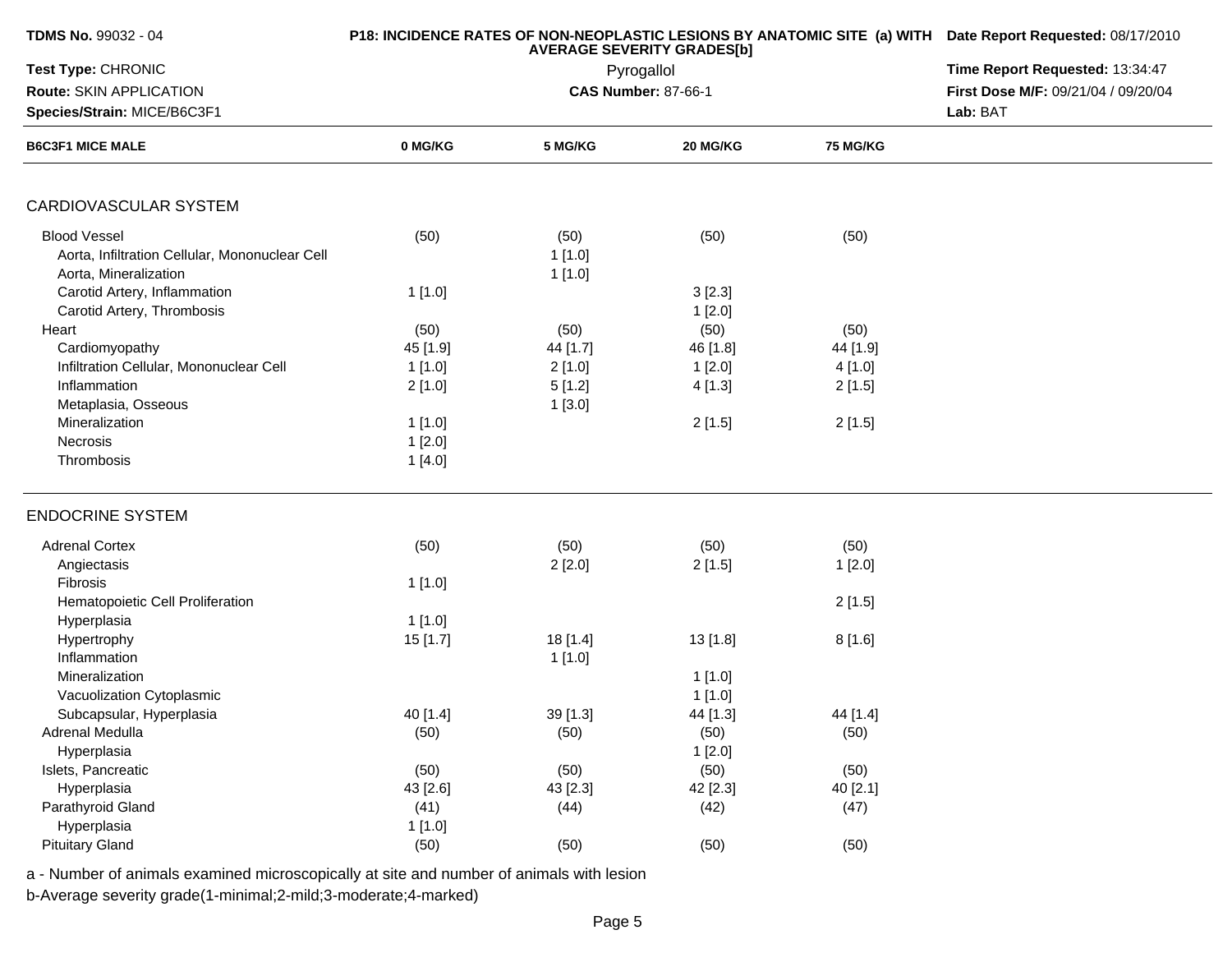| TDMS No. 99032 - 04                                                                      |          | P18: INCIDENCE RATES OF NON-NEOPLASTIC LESIONS BY ANATOMIC SITE (a) WITH Date Report Requested: 08/17/2010 |                            |                 |                                     |  |  |
|------------------------------------------------------------------------------------------|----------|------------------------------------------------------------------------------------------------------------|----------------------------|-----------------|-------------------------------------|--|--|
| Test Type: CHRONIC                                                                       |          | <b>AVERAGE SEVERITY GRADES[b]</b><br>Pyrogallol                                                            |                            |                 |                                     |  |  |
| Route: SKIN APPLICATION                                                                  |          |                                                                                                            | <b>CAS Number: 87-66-1</b> |                 | First Dose M/F: 09/21/04 / 09/20/04 |  |  |
| Species/Strain: MICE/B6C3F1                                                              |          |                                                                                                            |                            |                 | Lab: BAT                            |  |  |
| <b>B6C3F1 MICE MALE</b>                                                                  | 0 MG/KG  | 5 MG/KG                                                                                                    | 20 MG/KG                   | <b>75 MG/KG</b> |                                     |  |  |
|                                                                                          |          |                                                                                                            |                            |                 |                                     |  |  |
| Inflammation                                                                             | 1[3.0]   |                                                                                                            |                            |                 |                                     |  |  |
| Pars Distalis, Hyperplasia                                                               | 2[1.0]   | 1[1.0]                                                                                                     | 2[1.5]                     | 1[2.0]          |                                     |  |  |
| Pars Intermedia, Hyperplasia                                                             |          |                                                                                                            | 1[3.0]                     |                 |                                     |  |  |
| <b>Thyroid Gland</b>                                                                     | (50)     | (50)                                                                                                       | (50)                       | (50)            |                                     |  |  |
| Follicular Cell, Hyperplasia                                                             |          |                                                                                                            | 1[3.0]                     |                 |                                     |  |  |
| <b>GENERAL BODY SYSTEM</b>                                                               |          |                                                                                                            |                            |                 |                                     |  |  |
| Peritoneum                                                                               | (0)      | (1)                                                                                                        | (1)                        | (1)             |                                     |  |  |
| Hyperplasia                                                                              |          |                                                                                                            | 1[3.0]                     |                 |                                     |  |  |
| Inflammation                                                                             |          | 1[2.0]                                                                                                     |                            | 1[3.0]          |                                     |  |  |
| <b>GENITAL SYSTEM</b>                                                                    |          |                                                                                                            |                            |                 |                                     |  |  |
| <b>Coagulating Gland</b>                                                                 | (0)      | (2)                                                                                                        | (1)                        | (0)             |                                     |  |  |
| Epididymis                                                                               | (50)     | (50)                                                                                                       | (50)                       | (50)            |                                     |  |  |
| Fibrosis                                                                                 | 1[4.0]   |                                                                                                            | 2[2.5]                     |                 |                                     |  |  |
| Granuloma Sperm                                                                          |          | 2[2.0]                                                                                                     |                            | 1[3.0]          |                                     |  |  |
| Infiltration Cellular, Mononuclear Cell                                                  | 37 [1.0] | 38 [1.1]                                                                                                   | 39 [1.2]                   | 33[1.1]         |                                     |  |  |
| Inflammation                                                                             | 3[2.0]   | 4[1.5]                                                                                                     | 1[1.0]                     | 2[1.5]          |                                     |  |  |
| Inflammation, Granulomatous                                                              |          | 1[2.0]                                                                                                     |                            |                 |                                     |  |  |
| Mineralization                                                                           |          |                                                                                                            | 1[1.0]                     |                 |                                     |  |  |
| Pigmentation                                                                             |          | 1[1.0]                                                                                                     |                            |                 |                                     |  |  |
| Artery, Inflammation                                                                     |          | 1[2.0]                                                                                                     |                            |                 |                                     |  |  |
| Epithelium, Hyperplasia                                                                  |          |                                                                                                            |                            | 1[2.0]          |                                     |  |  |
| Penis                                                                                    | (1)      | (0)                                                                                                        | (0)                        | (0)             |                                     |  |  |
| Inflammation                                                                             | 1[2.0]   |                                                                                                            |                            |                 |                                     |  |  |
| <b>Preputial Gland</b>                                                                   | (50)     | (50)                                                                                                       | (50)                       | (50)            |                                     |  |  |
| Cyst                                                                                     |          |                                                                                                            |                            | 1 [4.0]         |                                     |  |  |
| Ectasia                                                                                  | 3[3.0]   | 3[3.7]                                                                                                     | 5[3.6]                     | 2[3.0]          |                                     |  |  |
| Infiltration Cellular, Mononuclear Cell                                                  | 20 [1.2] | 22 [1.4]                                                                                                   | 22 [1.6]                   | 26 [1.1]        |                                     |  |  |
| Inflammation                                                                             | 12[2.7]  | 21 [2.3]                                                                                                   | 14 [1.6]                   | 11 [2.0]        |                                     |  |  |
| Prostate                                                                                 | (50)     | (50)                                                                                                       | (50)                       | (50)            |                                     |  |  |
| Fibrosis                                                                                 |          | 1 [1.0]                                                                                                    |                            |                 |                                     |  |  |
| Hyperplasia                                                                              | 12 [1.0] | $21$ [1.1]                                                                                                 | 15[1.1]                    | 19 [1.0]        |                                     |  |  |
| a - Number of animals examined microscopically at site and number of animals with lesion |          |                                                                                                            |                            |                 |                                     |  |  |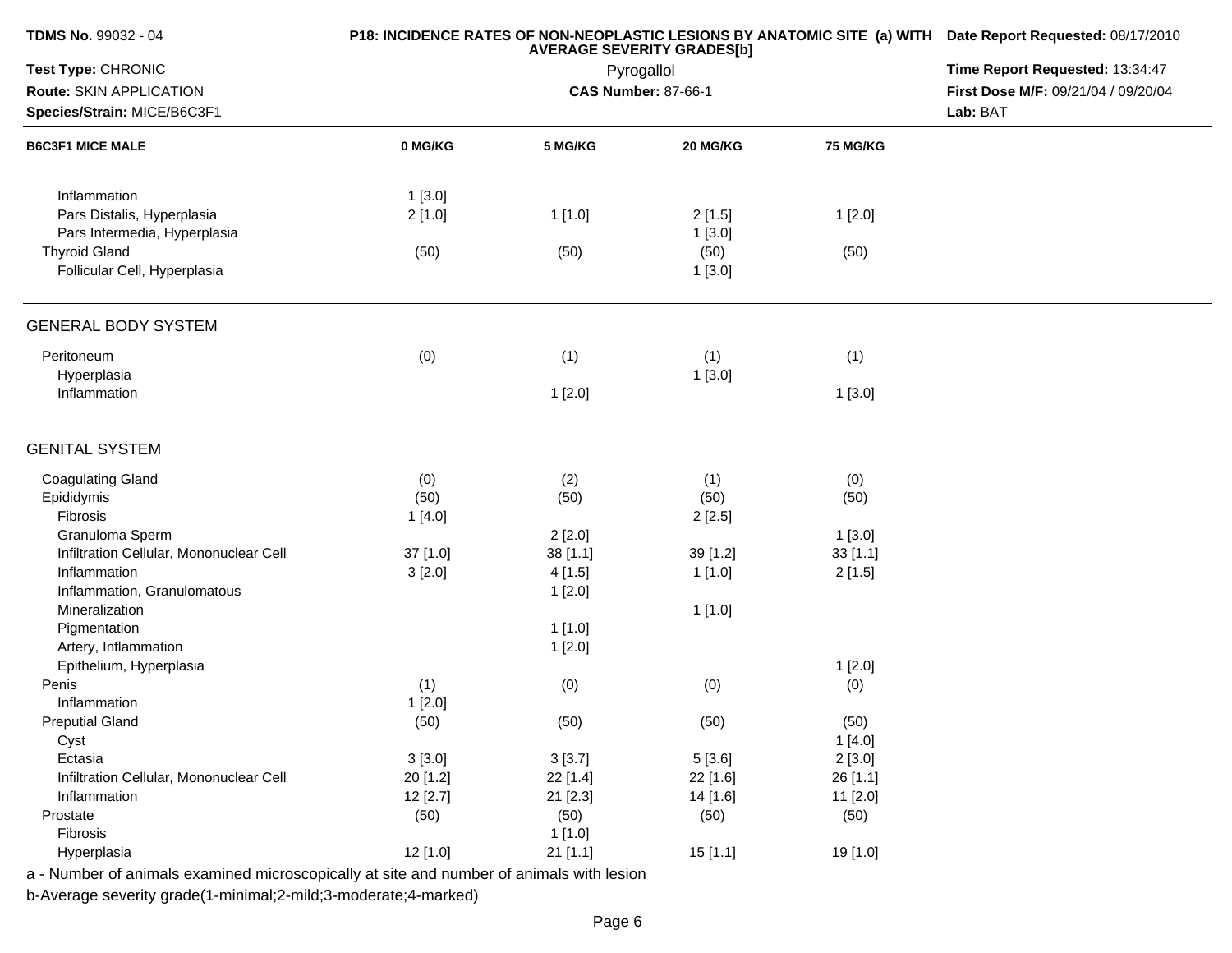## **P18: INCIDENCE RATES OF NON-NEOPLASTIC LESIONS BY ANATOMIC SITE (a) WITH AVERAGE SEVERITY GRADES[b] Date Report Requested:** 08/17/2010

| Test Type: CHRONIC                      |          | Pyrogallol | Time Report Requested: 13:34:47 |          |                                     |
|-----------------------------------------|----------|------------|---------------------------------|----------|-------------------------------------|
| Route: SKIN APPLICATION                 |          |            | <b>CAS Number: 87-66-1</b>      |          | First Dose M/F: 09/21/04 / 09/20/04 |
| Species/Strain: MICE/B6C3F1             |          |            | Lab: BAT                        |          |                                     |
| <b>B6C3F1 MICE MALE</b>                 | 0 MG/KG  | 5 MG/KG    | 20 MG/KG                        | 75 MG/KG |                                     |
|                                         |          |            |                                 |          |                                     |
| Hypertrophy                             | 1[1.0]   |            |                                 |          |                                     |
| Infiltration Cellular, Mononuclear Cell | 42 [1.0] | 44 [1.0]   | 43 [1.0]                        | 38 [1.0] |                                     |
| Inflammation                            | 1[2.0]   | 4[2.5]     | 4[2.0]                          | 3[1.7]   |                                     |
| Artery, Inflammation                    |          | 1[2.0]     |                                 |          |                                     |
| Seminal Vesicle                         | (50)     | (50)       | (50)                            | (50)     |                                     |
| Infiltration Cellular, Mixed Cell       | 1[2.0]   |            |                                 |          |                                     |
| Infiltration Cellular, Mononuclear Cell | 8[1.4]   | 12[1.1]    | 19 [1.0]                        | 14 [1.0] |                                     |
| Inflammation                            |          | 5[1.8]     | 1[1.0]                          | 1[1.0]   |                                     |
| Bilateral, Dilatation                   | 1[3.0]   | 2[4.0]     |                                 |          |                                     |
| <b>Testes</b>                           | (50)     | (50)       | (50)                            | (50)     |                                     |
| Atrophy                                 | 1[2.0]   |            | 1[2.0]                          |          |                                     |
| Infiltration Cellular, Mononuclear Cell | 1[1.0]   |            | 2[1.0]                          |          |                                     |
| Mineralization                          |          | 1[1.0]     |                                 | 1[1.0]   |                                     |
| <b>HEMATOPOIETIC SYSTEM</b>             |          |            |                                 |          |                                     |
| <b>Bone Marrow</b>                      | (50)     | (50)       | (50)                            | (50)     |                                     |
| Hyperplasia                             | 3[2.0]   | 10[1.4]    | 8 [2.3]                         | 15[2.4]  |                                     |
| Lymph Node                              | (10)     | (12)       | (9)                             | (16)     |                                     |
| Axillary, Hyperplasia, Lymphoid         |          |            | 1[4.0]                          | 3[3.3]   |                                     |
| Bronchial, Hyperplasia, Lymphoid        | 1[1.0]   | 2[2.5]     | 1[3.0]                          |          |                                     |
| Inguinal, Hyperplasia, Lymphoid         | 6[1.7]   | 6[2.0]     | 8[1.5]                          | 10 [1.4] |                                     |
| Inguinal, Pigmentation                  |          | 1[2.0]     |                                 |          |                                     |
| Mediastinal, Hyperplasia, Lymphoid      |          |            |                                 | 3[3.0]   |                                     |
| Mediastinal, Inflammation               |          |            |                                 | 1[3.0]   |                                     |
| Renal, Necrosis                         |          |            |                                 | 1[2.0]   |                                     |
| Lymph Node, Mandibular                  | (50)     | (50)       | (50)                            | (50)     |                                     |
| Hematopoietic Cell Proliferation        |          |            |                                 | 1[3.0]   |                                     |
| Hyperplasia, Lymphoid                   | 9[1.6]   | 16 [1.7]   | 12 [2.0]                        | 11 [1.8] |                                     |
| Inflammation                            |          |            |                                 | 1[2.0]   |                                     |
| Lymph Node, Mesenteric                  | (50)     | (49)       | (50)                            | (49)     |                                     |
| Angiectasis                             |          |            | 1[3.0]                          |          |                                     |
| Hyperplasia, Lymphoid                   | 5[2.2]   | 7[1.7]     | 10 [2.2]                        | 3[3.0]   |                                     |
| Inflammation                            | 1[2.0]   |            | 1[2.0]                          | 1[3.0]   |                                     |
| Pigmentation                            |          |            |                                 |          |                                     |
|                                         | 1[2.0]   |            |                                 |          |                                     |

a - Number of animals examined microscopically at site and number of animals with lesion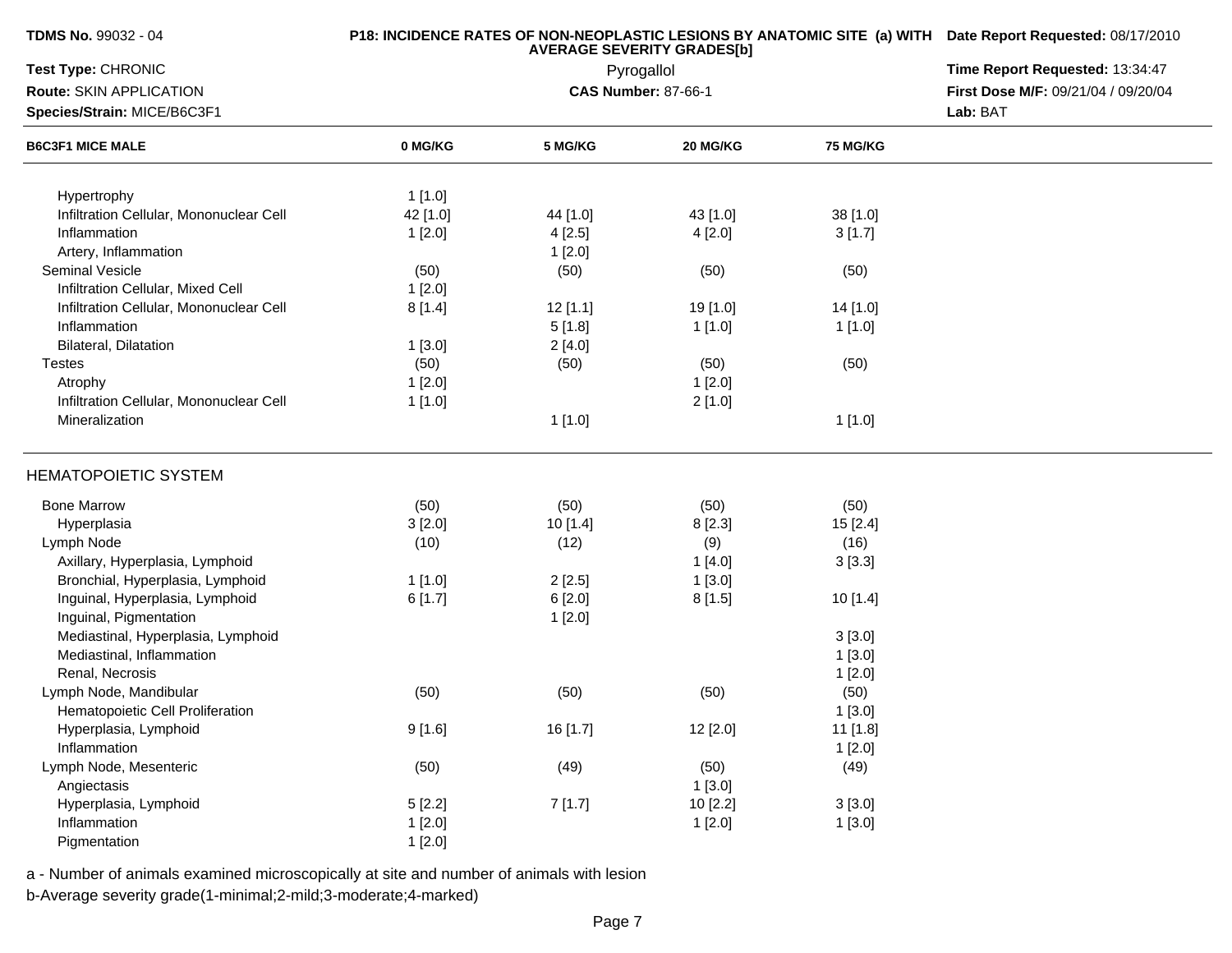|           | P18: INCIDENCE RATES OF NON-NEOPLASTIC LESIONS BY ANATOMIC SITE (a) WITH Date Report Requested: 08/17/2010 |                                                                                                  |                                                                                                                                                                      |                                                                                                                                      |
|-----------|------------------------------------------------------------------------------------------------------------|--------------------------------------------------------------------------------------------------|----------------------------------------------------------------------------------------------------------------------------------------------------------------------|--------------------------------------------------------------------------------------------------------------------------------------|
|           | Time Report Requested: 13:34:47                                                                            |                                                                                                  |                                                                                                                                                                      |                                                                                                                                      |
|           |                                                                                                            |                                                                                                  |                                                                                                                                                                      | First Dose M/F: 09/21/04 / 09/20/04                                                                                                  |
|           |                                                                                                            |                                                                                                  |                                                                                                                                                                      | Lab: BAT                                                                                                                             |
| 0 MG/KG   | 5 MG/KG                                                                                                    | 20 MG/KG                                                                                         | <b>75 MG/KG</b>                                                                                                                                                      |                                                                                                                                      |
|           |                                                                                                            |                                                                                                  |                                                                                                                                                                      |                                                                                                                                      |
|           |                                                                                                            |                                                                                                  |                                                                                                                                                                      |                                                                                                                                      |
|           |                                                                                                            |                                                                                                  |                                                                                                                                                                      |                                                                                                                                      |
|           |                                                                                                            |                                                                                                  |                                                                                                                                                                      |                                                                                                                                      |
|           |                                                                                                            |                                                                                                  |                                                                                                                                                                      |                                                                                                                                      |
|           |                                                                                                            |                                                                                                  |                                                                                                                                                                      |                                                                                                                                      |
|           |                                                                                                            |                                                                                                  |                                                                                                                                                                      |                                                                                                                                      |
|           |                                                                                                            |                                                                                                  |                                                                                                                                                                      |                                                                                                                                      |
|           |                                                                                                            |                                                                                                  |                                                                                                                                                                      |                                                                                                                                      |
|           |                                                                                                            |                                                                                                  |                                                                                                                                                                      |                                                                                                                                      |
| (0)       | (0)                                                                                                        | (0)                                                                                              | (1)                                                                                                                                                                  |                                                                                                                                      |
|           |                                                                                                            |                                                                                                  | $1$ [1.0]                                                                                                                                                            |                                                                                                                                      |
|           |                                                                                                            |                                                                                                  |                                                                                                                                                                      |                                                                                                                                      |
|           | $\mathbf{1}$                                                                                               |                                                                                                  |                                                                                                                                                                      |                                                                                                                                      |
| 1[2.0]    | 1[4.0]                                                                                                     | 3[4.0]                                                                                           | 10 [3.6]                                                                                                                                                             |                                                                                                                                      |
| 1[2.0]    | 1[2.0]                                                                                                     | 3[2.7]                                                                                           | 10[3.1]                                                                                                                                                              |                                                                                                                                      |
| 1[2.0]    | 1[3.0]                                                                                                     | 3[3.7]                                                                                           | 10 [3.3]                                                                                                                                                             |                                                                                                                                      |
| 1[4.0]    | 1[4.0]                                                                                                     | 3[4.0]                                                                                           | 10[3.5]                                                                                                                                                              |                                                                                                                                      |
|           |                                                                                                            |                                                                                                  | 1[1.0]                                                                                                                                                               |                                                                                                                                      |
|           | 1[2.0]                                                                                                     | 3[4.0]                                                                                           | 10 [3.7]                                                                                                                                                             |                                                                                                                                      |
|           |                                                                                                            | 1[1.0]                                                                                           | 1[3.0]                                                                                                                                                               |                                                                                                                                      |
|           |                                                                                                            |                                                                                                  | $\mathbf{1}$                                                                                                                                                         |                                                                                                                                      |
|           | 1[1.0]                                                                                                     |                                                                                                  |                                                                                                                                                                      |                                                                                                                                      |
| $1$ [1.0] | 1[1.0]                                                                                                     |                                                                                                  | 5[1.8]                                                                                                                                                               |                                                                                                                                      |
| 1[2.0]    | 6[1.3]                                                                                                     | 4[1.3]                                                                                           | 24 [1.5]                                                                                                                                                             |                                                                                                                                      |
|           |                                                                                                            |                                                                                                  |                                                                                                                                                                      |                                                                                                                                      |
|           |                                                                                                            |                                                                                                  |                                                                                                                                                                      |                                                                                                                                      |
|           |                                                                                                            |                                                                                                  |                                                                                                                                                                      |                                                                                                                                      |
|           |                                                                                                            |                                                                                                  |                                                                                                                                                                      |                                                                                                                                      |
|           |                                                                                                            |                                                                                                  |                                                                                                                                                                      |                                                                                                                                      |
| 1[2.0]    | 1[3.0]                                                                                                     | 2[2.5]                                                                                           | 23 [3.0]                                                                                                                                                             |                                                                                                                                      |
|           | (50)<br>37 [1.6]<br>5[2.2]<br>(48)<br>2[2.0]<br>(50)<br>3[2.0]<br>11 [1.5]<br>8[1.3]<br>2[1.5]             | (49)<br>38 [1.4]<br>2[1.5]<br>(50)<br>2[2.5]<br>(50)<br>6[1.7]<br>43 [1.3]<br>24 [1.2]<br>6[1.7] | Pyrogallol<br><b>CAS Number: 87-66-1</b><br>(50)<br>40 [1.7]<br>3[2.3]<br>1[1.0]<br>(46)<br>1[3.0]<br>(50)<br>28 [1.4]<br>50 [1.9]<br>47 [1.6]<br>37 [1.2]<br>9[1.0] | (50)<br>1[1.0]<br>42 [2.1]<br>5[2.2]<br>1[2.0]<br>(48)<br>1[2.0]<br>(50)<br>47 [2.5]<br>50 [2.6]<br>50 [2.5]<br>44 [2.4]<br>39 [1.5] |

b-Average severity grade(1-minimal;2-mild;3-moderate;4-marked)

**TDMS No.** 99032 - 04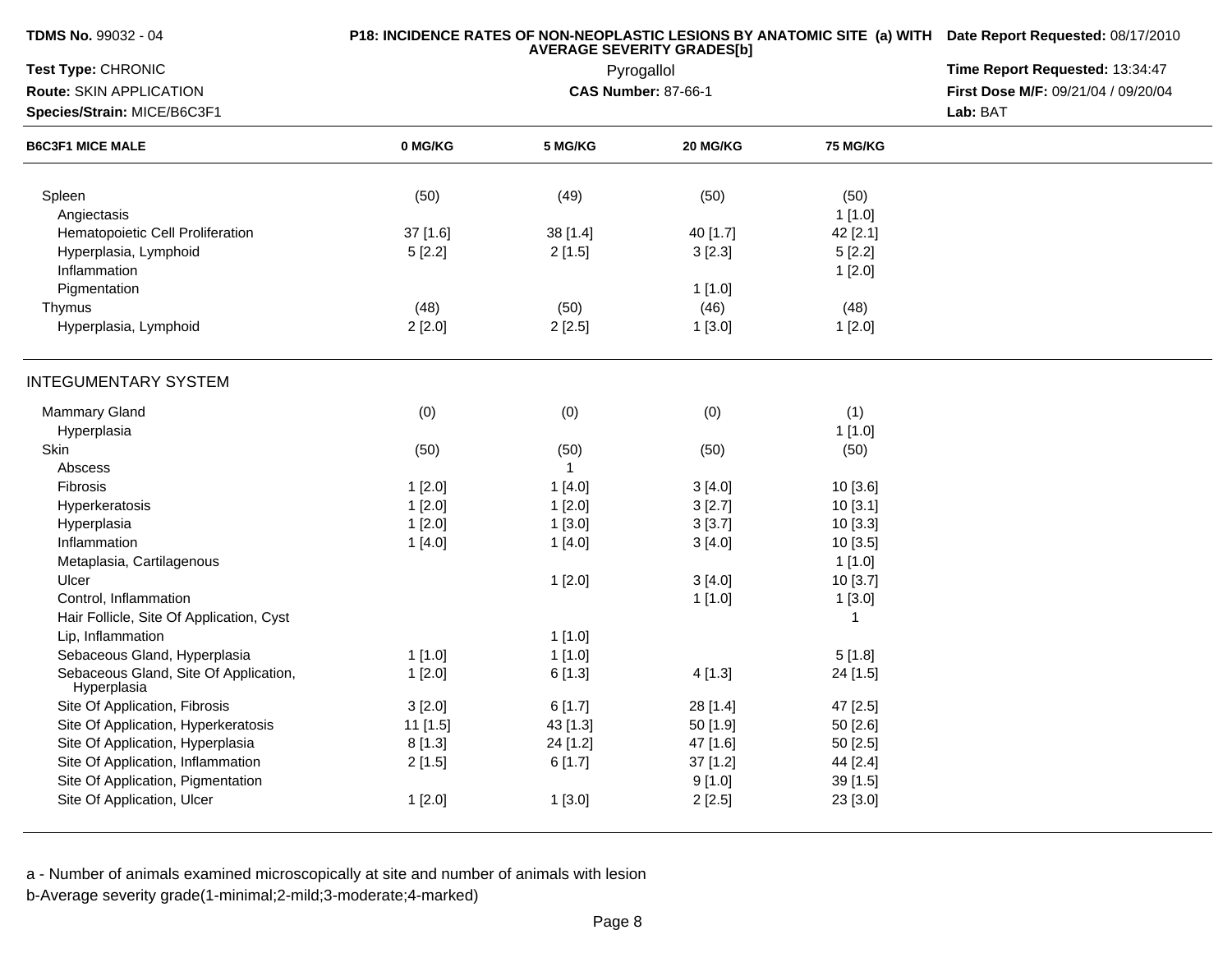| <b>TDMS No. 99032 - 04</b>              |         | P18: INCIDENCE RATES OF NON-NEOPLASTIC LESIONS BY ANATOMIC SITE (a) WITH Date Report Requested: 08/17/2010 |                            |                 |                                     |
|-----------------------------------------|---------|------------------------------------------------------------------------------------------------------------|----------------------------|-----------------|-------------------------------------|
| Test Type: CHRONIC                      |         | Time Report Requested: 13:34:47                                                                            |                            |                 |                                     |
| Route: SKIN APPLICATION                 |         |                                                                                                            | <b>CAS Number: 87-66-1</b> |                 | First Dose M/F: 09/21/04 / 09/20/04 |
| Species/Strain: MICE/B6C3F1             |         |                                                                                                            |                            |                 | Lab: BAT                            |
| <b>B6C3F1 MICE MALE</b>                 | 0 MG/KG | 5 MG/KG                                                                                                    | 20 MG/KG                   | <b>75 MG/KG</b> |                                     |
| MUSCULOSKELETAL SYSTEM                  |         |                                                                                                            |                            |                 |                                     |
| <b>Bone</b>                             | (50)    | (50)                                                                                                       | (50)                       | (50)            |                                     |
| Cranium, Hyperostosis                   |         |                                                                                                            | 1[3.0]                     | 1[2.0]          |                                     |
| Cranium, Inflammation                   | 1[3.0]  |                                                                                                            |                            | 1[2.0]          |                                     |
| <b>Skeletal Muscle</b>                  | (0)     | (0)                                                                                                        | (1)                        | (2)             |                                     |
| Inflammation                            |         |                                                                                                            | 1[1.0]                     |                 |                                     |
| Mineralization                          |         |                                                                                                            |                            | 1[1.0]          |                                     |
| NERVOUS SYSTEM                          |         |                                                                                                            |                            |                 |                                     |
| <b>Brain</b>                            | (50)    | (50)                                                                                                       | (50)                       | (50)            |                                     |
| Developmental Malformation              | 1[1.0]  |                                                                                                            |                            |                 |                                     |
| Infiltration Cellular, Mononuclear Cell | 4 [1.0] | 2[1.0]                                                                                                     |                            | 1[1.0]          |                                     |
| Inflammation                            | 1[1.0]  |                                                                                                            |                            | 1[1.0]          |                                     |
| Cerebellum, Gliosis                     |         |                                                                                                            |                            | 1[1.0]          |                                     |
| Choroid Plexus, Mineralization          | 1[1.0]  |                                                                                                            |                            |                 |                                     |
| <b>RESPIRATORY SYSTEM</b>               |         |                                                                                                            |                            |                 |                                     |
| Lung                                    | (50)    | (50)                                                                                                       | (50)                       | (50)            |                                     |
| Infiltration Cellular, Histiocyte       | 5[2.4]  | 12 [1.8]                                                                                                   | 7[2.7]                     | 6[2.3]          |                                     |
| Inflammation                            | 7[1.9]  | 3[1.7]                                                                                                     | 5[1.8]                     | 3[1.7]          |                                     |
| Metaplasia, Osseous                     |         | 1[1.0]                                                                                                     |                            | 2[1.0]          |                                     |
| Mineralization                          |         | 1[1.0]                                                                                                     | 1[1.0]                     |                 |                                     |
| Pigmentation                            | 1[1.0]  | 3[1.0]                                                                                                     | 2[1.0]                     |                 |                                     |
| Thrombosis                              |         |                                                                                                            | 1[3.0]                     |                 |                                     |
| Alveolar Epithelium, Hyperplasia        | 7[1.9]  | 3[1.3]                                                                                                     | 3[1.7]                     | 5[1.2]          |                                     |
| Bronchiole, Hyperplasia                 |         | 1[1.0]                                                                                                     |                            | 1[2.0]          |                                     |
| Bronchiole, Mineralization              | 1[1.0]  |                                                                                                            |                            |                 |                                     |
| Interstitium, Fibrosis                  |         |                                                                                                            | 1[2.0]                     |                 |                                     |
| Mediastinum, Necrosis, Fatty            |         |                                                                                                            |                            | 1[2.0]          |                                     |
| Nose                                    | (50)    | (50)                                                                                                       | (50)                       | (50)            |                                     |
| Foreign Body                            |         |                                                                                                            | $\mathbf{1}$               |                 |                                     |

a - Number of animals examined microscopically at site and number of animals with lesionb-Average severity grade(1-minimal;2-mild;3-moderate;4-marked)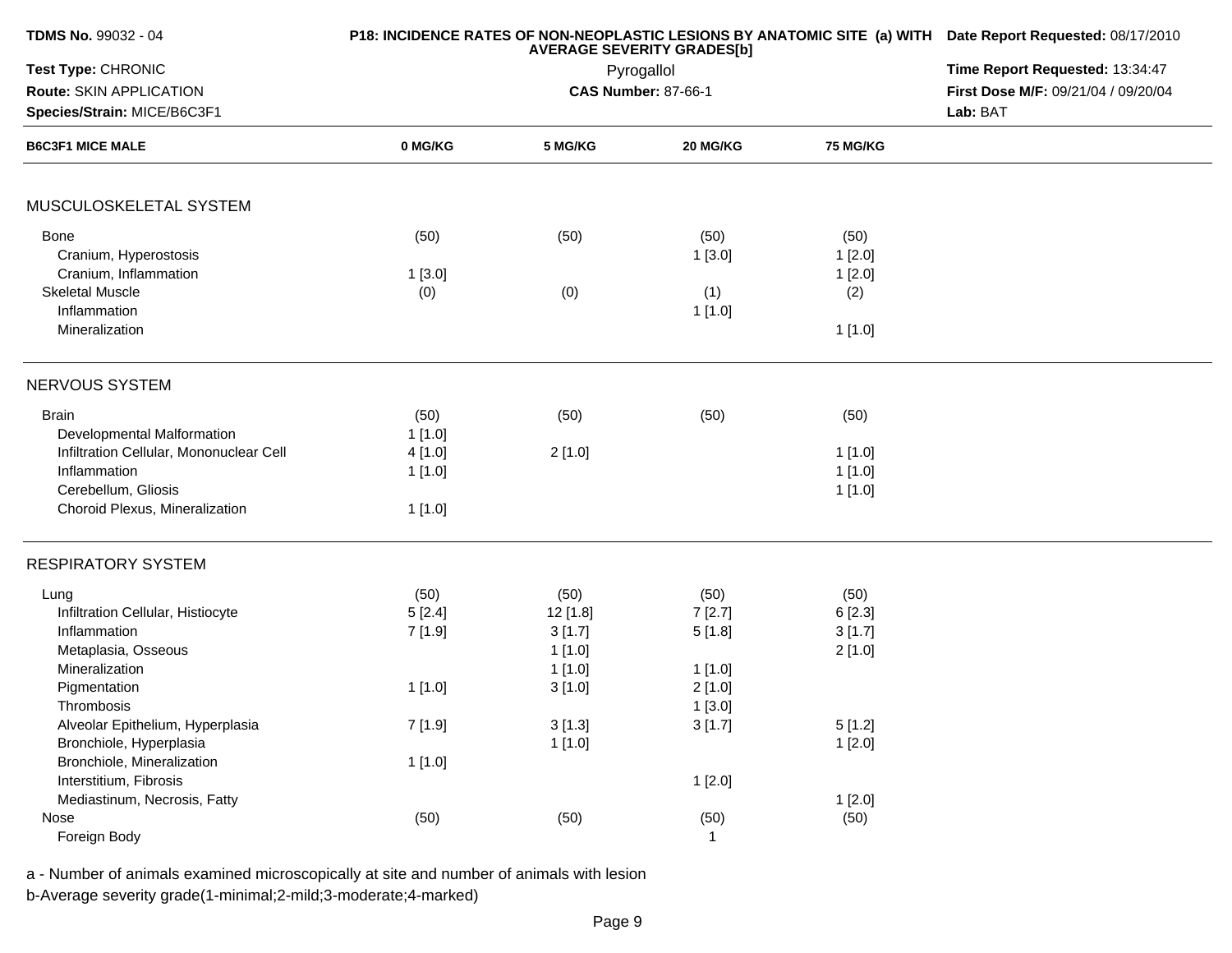| <b>TDMS No.</b> 99032 - 04 |  |
|----------------------------|--|
|----------------------------|--|

| <b>Test Type: CHRONIC</b><br>Route: SKIN APPLICATION<br>Species/Strain: MICE/B6C3F1      | Pyrogallol<br><b>CAS Number: 87-66-1</b> |          |          |          | Time Report Requested: 13:34:47<br>First Dose M/F: 09/21/04 / 09/20/04<br>Lab: BAT |
|------------------------------------------------------------------------------------------|------------------------------------------|----------|----------|----------|------------------------------------------------------------------------------------|
| <b>B6C3F1 MICE MALE</b>                                                                  | 0 MG/KG                                  | 5 MG/KG  | 20 MG/KG | 75 MG/KG |                                                                                    |
| Inflammation                                                                             | 20 [1.2]                                 | 15 [1.4] | 16 [1.1] | 15 [1.2] |                                                                                    |
| Necrosis                                                                                 |                                          |          |          | 1[3.0]   |                                                                                    |
| Polyp, Inflammatory                                                                      | 2[2.5]                                   | 2[2.0]   | 2[3.0]   | 1[3.0]   |                                                                                    |
| Glands, Dilatation                                                                       | 2[1.0]                                   |          | 1[1.0]   | 2[1.0]   |                                                                                    |
| Glands, Fibrosis                                                                         | 1[2.0]                                   |          |          |          |                                                                                    |
| Glands, Metaplasia                                                                       | 11 [1.5]                                 | 3[1.0]   | 1[1.0]   | 3[1.0]   |                                                                                    |
| Goblet Cell, Hyperplasia                                                                 |                                          |          |          | 2[1.5]   |                                                                                    |
| Olfactory Epithelium, Degeneration                                                       | 2[1.0]                                   |          |          | 3[1.0]   |                                                                                    |
| Olfactory Epithelium, Hyperplasia                                                        | 1[1.0]                                   | 1[3.0]   | 1[3.0]   |          |                                                                                    |
| Olfactory Epithelium, Metaplasia                                                         | 11 [1.5]                                 | 8[1.6]   | 4[1.8]   | 5[1.6]   |                                                                                    |
| Respiratory Epithelium, Degeneration                                                     | 2[1.5]                                   |          | 1[2.0]   |          |                                                                                    |
| Respiratory Epithelium, Hyperplasia                                                      | 40 [1.5]                                 | 45 [1.4] | 46 [1.4] | 37 [1.5] |                                                                                    |
| Respiratory Epithelium, Metaplasia                                                       | 2[2.5]                                   | 1[1.0]   |          | 1[1.0]   |                                                                                    |
| Vomeronasal Organ, Cyst                                                                  |                                          |          | 1[2.0]   |          |                                                                                    |
| SPECIAL SENSES SYSTEM                                                                    |                                          |          |          |          |                                                                                    |
| Eye                                                                                      | (50)                                     | (50)     | (50)     | (50)     |                                                                                    |
| Cataract                                                                                 |                                          |          | 1[2.0]   | 1[3.0]   |                                                                                    |
| Developmental Malformation                                                               |                                          |          | 1[4.0]   |          |                                                                                    |
| Infiltration Cellular, Mononuclear Cell                                                  |                                          |          | 1[1.0]   |          |                                                                                    |
| Inflammation                                                                             | 4[2.3]                                   | 2[1.5]   | 3[1.7]   | 1[3.0]   |                                                                                    |
| Cornea, Hyperplasia                                                                      | 2[1.5]                                   | 1[2.0]   |          | 1[3.0]   |                                                                                    |
| Harderian Gland                                                                          | (50)                                     | (50)     | (50)     | (50)     |                                                                                    |
| Cyst                                                                                     | 1[2.0]                                   |          |          |          |                                                                                    |
| Hyperplasia                                                                              | 3[1.3]                                   | 1[1.0]   | 1[4.0]   | 3[2.7]   |                                                                                    |
| Infiltration Cellular, Mononuclear Cell                                                  | 35 [1.0]                                 | 41 [1.0] | 41 [1.0] | 36 [1.0] |                                                                                    |
| Inflammation                                                                             | 1[2.0]                                   |          |          | 1[1.0]   |                                                                                    |
| <b>URINARY SYSTEM</b>                                                                    |                                          |          |          |          |                                                                                    |
| Kidney                                                                                   | (50)                                     | (50)     | (50)     | (50)     |                                                                                    |
| Accumulation, Hyaline Droplet                                                            |                                          |          |          | 1[2.0]   |                                                                                    |
| Cyst                                                                                     |                                          | 5        | 9        | 4        |                                                                                    |
| Dilatation                                                                               |                                          | 2[3.0]   |          |          |                                                                                    |
| a - Number of animals examined microscopically at site and number of animals with lesion |                                          |          |          |          |                                                                                    |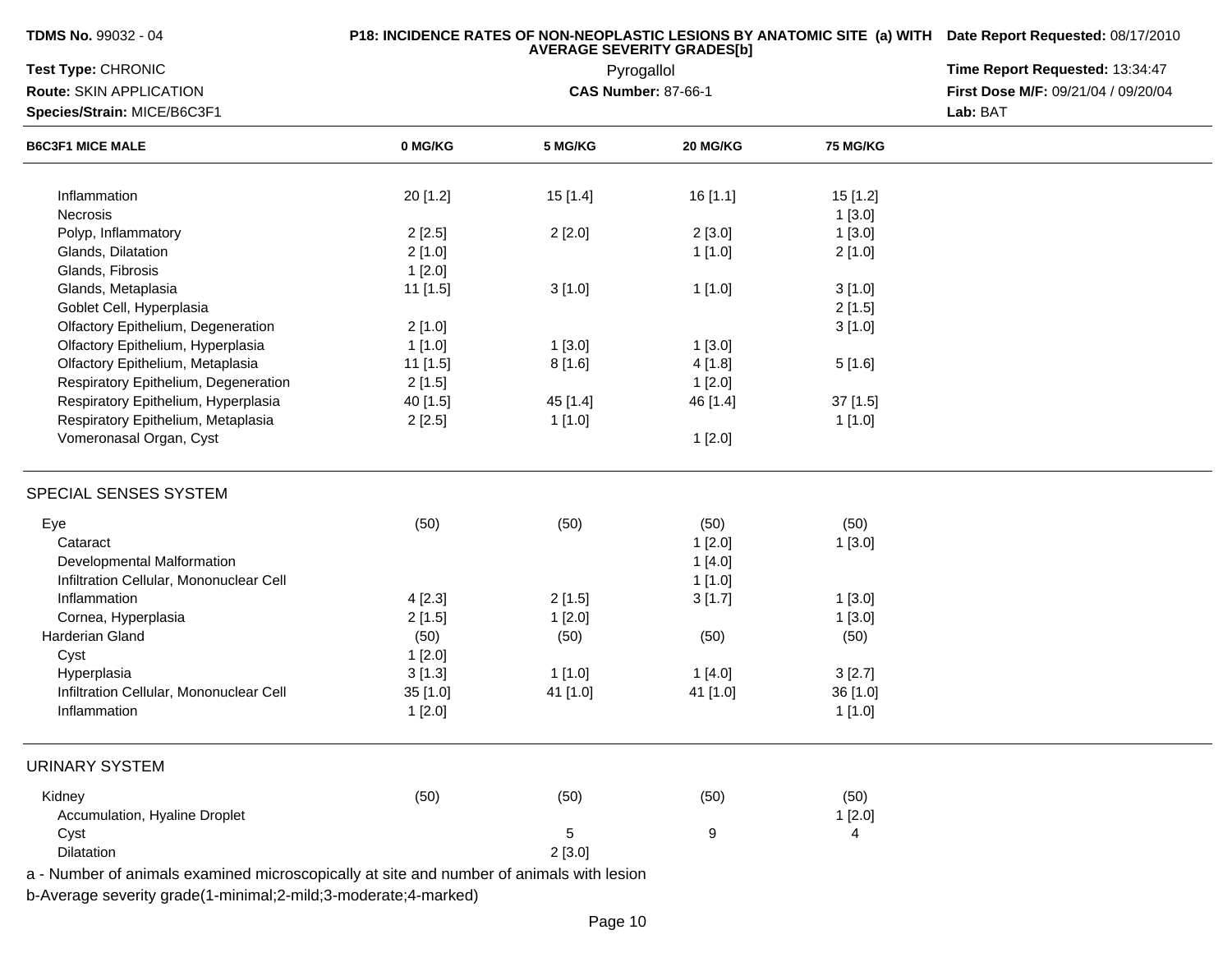| <b>TDMS No.</b> 99032 - 04              |          | P18: INCIDENCE RATES OF NON-NEOPLASTIC LESIONS BY ANATOMIC SITE (a) WITH Date Report Requested: 08/17/2010 |                            |                 |                                     |
|-----------------------------------------|----------|------------------------------------------------------------------------------------------------------------|----------------------------|-----------------|-------------------------------------|
| Test Type: CHRONIC                      |          | Time Report Requested: 13:34:47                                                                            |                            |                 |                                     |
| <b>Route: SKIN APPLICATION</b>          |          |                                                                                                            | <b>CAS Number: 87-66-1</b> |                 | First Dose M/F: 09/21/04 / 09/20/04 |
| Species/Strain: MICE/B6C3F1             |          |                                                                                                            |                            |                 | Lab: BAT                            |
| <b>B6C3F1 MICE MALE</b>                 | 0 MG/KG  | 5 MG/KG                                                                                                    | 20 MG/KG                   | <b>75 MG/KG</b> |                                     |
| Hyperplasia, Oncocytic                  |          |                                                                                                            |                            | 1[3.0]          |                                     |
| Infarct                                 |          | 1[2.0]                                                                                                     |                            |                 |                                     |
| Infiltration Cellular, Mononuclear Cell | 2[2.0]   |                                                                                                            | 5[1.2]                     | 4[1.3]          |                                     |
| Inflammation                            | 1[2.0]   | 3[3.0]                                                                                                     | 2[2.0]                     | 2[3.0]          |                                     |
| Metaplasia, Osseous                     | 6[1.8]   | 2[1.5]                                                                                                     |                            |                 |                                     |
| Mineralization                          | 39 [1.2] | 42 [1.2]                                                                                                   | $34$ [1.3]                 | 38[1.1]         |                                     |
| Nephropathy                             | 44 [1.6] | 46 [1.4]                                                                                                   | 47 [1.8]                   | 45 [1.6]        |                                     |
| Pigmentation                            | 1[2.0]   |                                                                                                            |                            | 1[2.0]          |                                     |
| Thrombosis                              | 1[2.0]   | 1[1.0]                                                                                                     |                            |                 |                                     |
| Papilla, Necrosis                       |          | 1[3.0]                                                                                                     |                            |                 |                                     |
| Renal Tubule, Hyperplasia               | 3[1.0]   | 2[2.0]                                                                                                     | 1[1.0]                     | 1 [1.0]         |                                     |
| Urethra                                 | (0)      | (1)                                                                                                        | (1)                        | (1)             |                                     |
| Inflammation                            |          | 1[2.0]                                                                                                     |                            | 1[3.0]          |                                     |
| Bulbourethral Gland, Inflammation       |          | 1[3.0]                                                                                                     | 1[3.0]                     |                 |                                     |
| <b>Bulbourethral Gland, Necrosis</b>    |          | 1[4.0]                                                                                                     |                            |                 |                                     |
| Transitional Epithelium, Hyperplasia    |          | 1[2.0]                                                                                                     |                            |                 |                                     |
| <b>Urinary Bladder</b>                  | (50)     | (50)                                                                                                       | (50)                       | (50)            |                                     |
| Infiltration Cellular, Mononuclear Cell | 20 [1.0] | 31 [1.0]                                                                                                   | 33[1.1]                    | 23 [1.0]        |                                     |
| Inflammation                            |          | 1[1.0]                                                                                                     | 2[2.0]                     |                 |                                     |

\*\*\* END OF MALE \*\*\*

a - Number of animals examined microscopically at site and number of animals with lesionb-Average severity grade(1-minimal;2-mild;3-moderate;4-marked)

**TDMS No.** 99032 - 04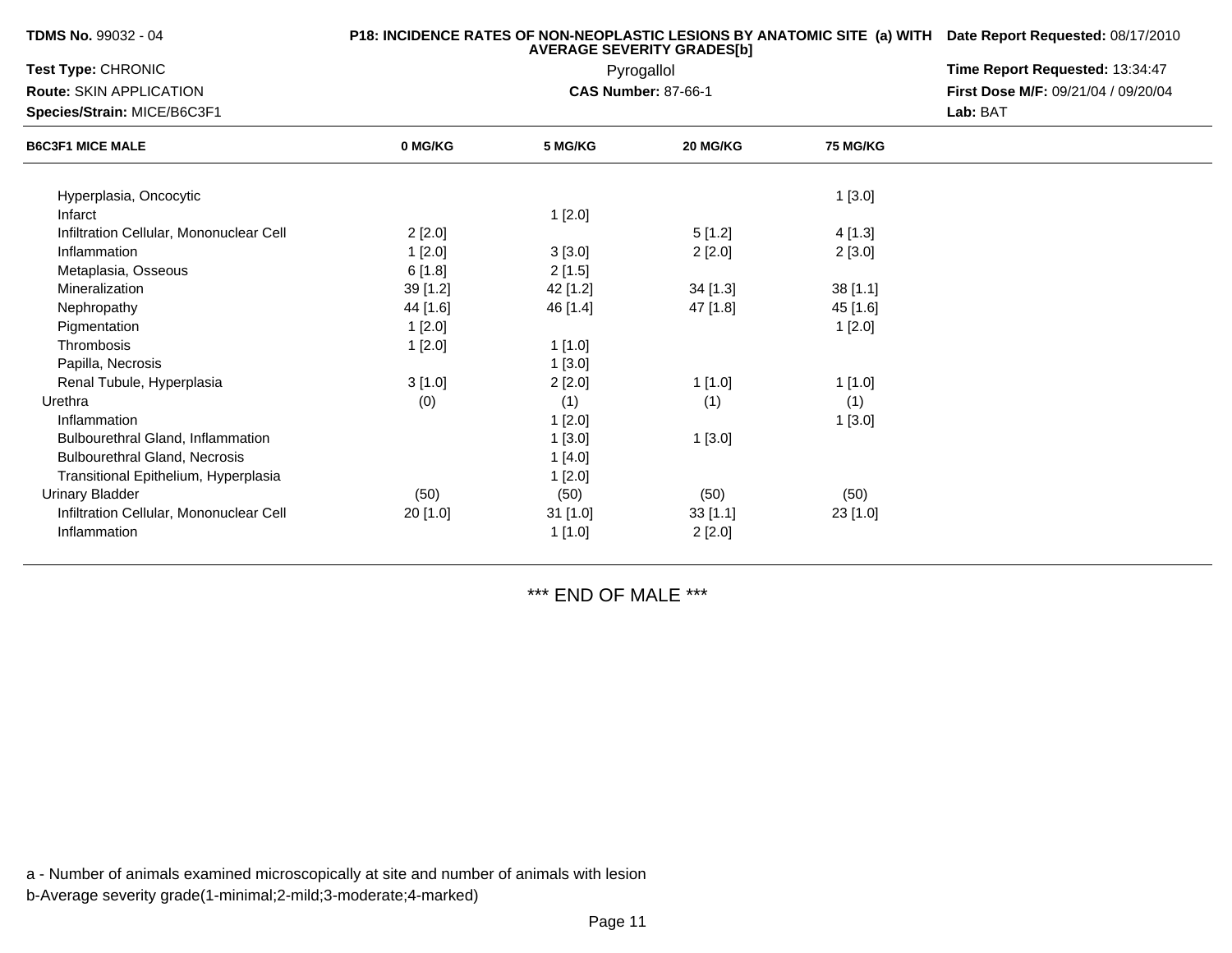| TDMS No. 99032 - 04                                      |         | P18: INCIDENCE RATES OF NON-NEOPLASTIC LESIONS BY ANATOMIC SITE (a) WITH Date Report Requested: 08/17/2010<br>Time Report Requested: 13:34:47 |                            |              |                                     |
|----------------------------------------------------------|---------|-----------------------------------------------------------------------------------------------------------------------------------------------|----------------------------|--------------|-------------------------------------|
| Test Type: CHRONIC                                       |         |                                                                                                                                               |                            |              |                                     |
| Route: SKIN APPLICATION                                  |         |                                                                                                                                               | <b>CAS Number: 87-66-1</b> |              | First Dose M/F: 09/21/04 / 09/20/04 |
| Species/Strain: MICE/B6C3F1                              |         |                                                                                                                                               |                            |              | Lab: BAT                            |
| <b>B6C3F1 MICE FEMALE</b>                                | 0 MG/KG | 5 MG/KG                                                                                                                                       | 20 MG/KG                   | 75 MG/KG     |                                     |
| <b>Disposition Summary</b>                               |         |                                                                                                                                               |                            |              |                                     |
| <b>Animals Initially In Study</b><br><b>Early Deaths</b> | 50      | 50                                                                                                                                            | 50                         | 50           |                                     |
| <b>Moribund Sacrifice</b>                                | 9       | 15                                                                                                                                            | $\overline{7}$             | 29           |                                     |
| <b>Natural Death</b>                                     | 8       | 5                                                                                                                                             | $\overline{7}$             | 4            |                                     |
| <b>Survivors</b>                                         |         |                                                                                                                                               |                            |              |                                     |
| <b>Natural Death</b>                                     |         |                                                                                                                                               |                            | $\mathbf{1}$ |                                     |
| <b>Terminal Sacrifice</b>                                | 33      | 30                                                                                                                                            | 36                         | 16           |                                     |
| <b>Animals Examined Microscopically</b>                  | 50      | 50                                                                                                                                            | 50                         | 50           |                                     |
| ALIMENTARY SYSTEM                                        |         |                                                                                                                                               |                            |              |                                     |
| Esophagus                                                | (50)    | (50)                                                                                                                                          | (50)                       | (50)         |                                     |
| Inflammation                                             |         |                                                                                                                                               | 1[1.0]                     |              |                                     |
| Epithelium, Hyperplasia                                  |         |                                                                                                                                               | 1[2.0]                     |              |                                     |
| Gallbladder                                              | (50)    | (49)                                                                                                                                          | (49)                       | (50)         |                                     |
| Cyst                                                     | 1[1.0]  |                                                                                                                                               |                            | 1[2.0]       |                                     |
| Infiltration Cellular, Mononuclear Cell                  | 4[1.0]  | 7[1.0]                                                                                                                                        | 6[1.0]                     | 6[1.0]       |                                     |
| Inflammation                                             | 1[1.0]  |                                                                                                                                               |                            |              |                                     |
| Epithelium, Hyperplasia                                  |         | 1[2.0]                                                                                                                                        |                            |              |                                     |
| Intestine Large, Cecum                                   | (50)    | (50)                                                                                                                                          | (50)                       | (50)         |                                     |
| Inflammation                                             | 1[1.0]  |                                                                                                                                               |                            |              |                                     |
| Epithelium, Hyperplasia                                  |         | 1[2.0]                                                                                                                                        |                            |              |                                     |
| Intestine Large, Colon                                   | (50)    | (50)                                                                                                                                          | (50)                       | (50)         |                                     |
| Artery, Inflammation                                     |         |                                                                                                                                               |                            | 1[2.0]       |                                     |
| Intestine Large, Rectum                                  | (50)    | (50)                                                                                                                                          | (50)                       | (50)         |                                     |
| Artery, Inflammation                                     |         |                                                                                                                                               |                            | 1[3.0]       |                                     |
| Epithelium, Hyperplasia                                  |         |                                                                                                                                               | 1[1.0]                     |              |                                     |
| Intestine Small, Duodenum                                | (50)    | (50)                                                                                                                                          | (50)                       | (50)         |                                     |
| Inflammation                                             | 1[2.0]  |                                                                                                                                               |                            |              |                                     |
| Epithelium, Hyperplasia                                  |         |                                                                                                                                               | 1[2.0]                     |              |                                     |
| Intestine Small, Ileum                                   | (50)    | (50)                                                                                                                                          | (50)                       | (50)         |                                     |
| Inflammation                                             | 1[2.0]  | 1[2.0]                                                                                                                                        |                            | 1[3.0]       |                                     |
| Epithelium, Hyperplasia                                  | 1[3.0]  | 1[3.0]                                                                                                                                        | 3[1.7]                     |              |                                     |
| Intestine Small, Jejunum                                 | (50)    | (50)                                                                                                                                          | (50)                       | (50)         |                                     |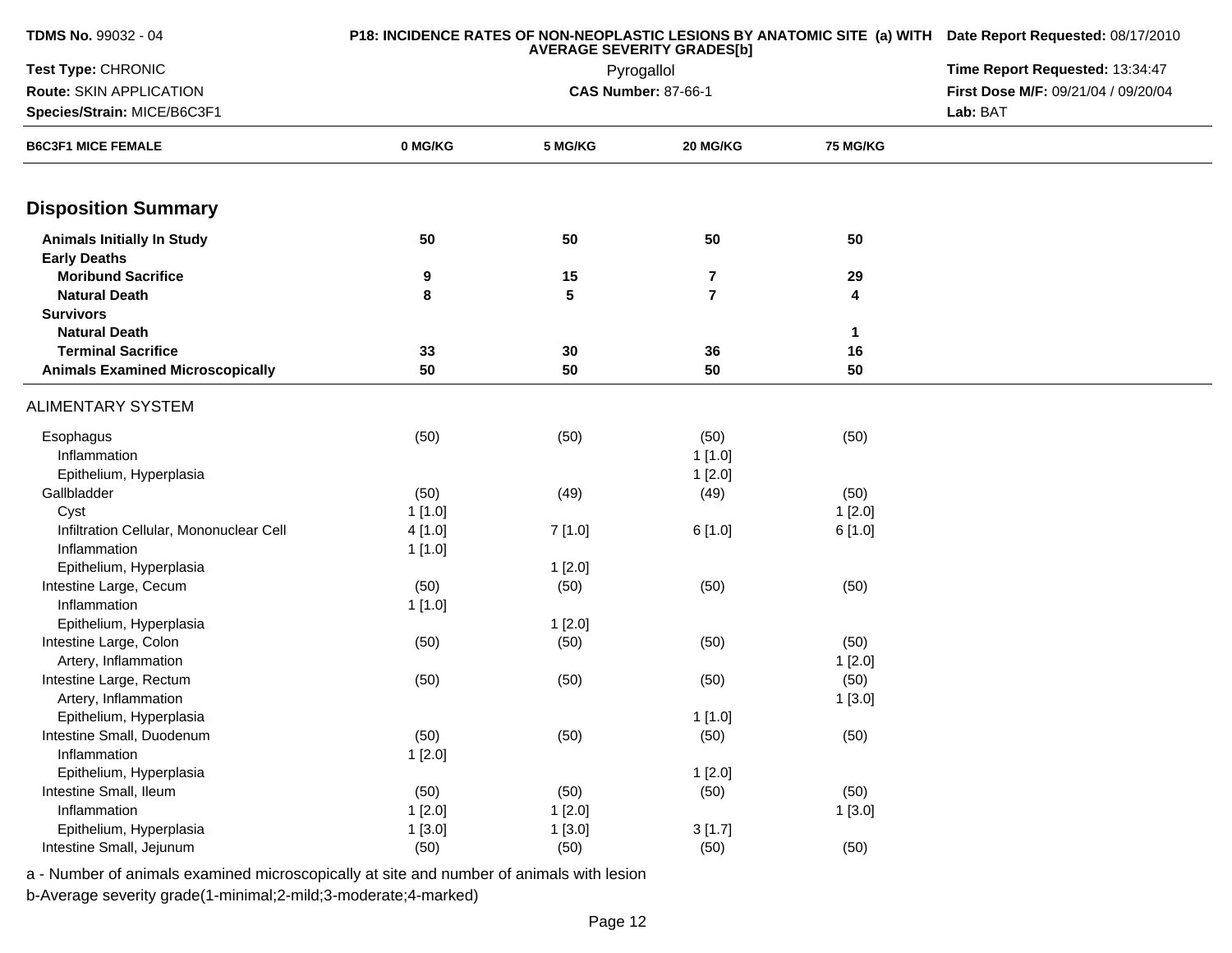## **P18: INCIDENCE RATES OF NON-NEOPLASTIC LESIONS BY ANATOMIC SITE (a) WITH AVERAGE SEVERITY GRADES[b] Date Report Requested:** 08/17/2010

| Test Type: CHRONIC                      |          | Pyrogallol     | Time Report Requested: 13:34:47 |                  |                                     |
|-----------------------------------------|----------|----------------|---------------------------------|------------------|-------------------------------------|
| Route: SKIN APPLICATION                 |          |                | <b>CAS Number: 87-66-1</b>      |                  | First Dose M/F: 09/21/04 / 09/20/04 |
| Species/Strain: MICE/B6C3F1             |          |                |                                 |                  | Lab: BAT                            |
| <b>B6C3F1 MICE FEMALE</b>               | 0 MG/KG  | 5 MG/KG        | 20 MG/KG                        | <b>75 MG/KG</b>  |                                     |
| Hyperplasia, Lymphoid                   | 2[1.5]   | 5[1.2]         | 2[2.0]                          | 2[1.0]           |                                     |
| Inflammation                            |          |                | 2[1.5]                          |                  |                                     |
| Epithelium, Hyperplasia                 |          |                | 1[1.0]                          |                  |                                     |
| Liver                                   | (50)     | (50)           | (50)                            | (50)             |                                     |
| Angiectasis                             | 2[2.5]   |                | 2[2.5]                          |                  |                                     |
| Atrophy                                 |          |                | 1[3.0]                          |                  |                                     |
| <b>Basophilic Focus</b>                 | $\, 8$   | $\overline{c}$ | 3                               | $\boldsymbol{2}$ |                                     |
| Clear Cell Focus                        | 10       | $\mathbf{1}$   | 3                               | $\mathbf{1}$     |                                     |
| Eosinophilic Focus                      | 26       | 28             | 31                              | 12               |                                     |
| Fibrosis                                | 1[2.0]   | 1[2.0]         |                                 |                  |                                     |
| Hematopoietic Cell Proliferation        | 9[1.4]   | 8[1.9]         | 9[1.4]                          | 30 [1.3]         |                                     |
| Hypertrophy, Diffuse                    |          |                | 1[3.0]                          |                  |                                     |
| Inflammation                            | 40 [1.5] | 32 [1.4]       | 43 [1.5]                        | 37 [1.5]         |                                     |
| <b>Mixed Cell Focus</b>                 | 6        | $\overline{7}$ | 4                               | 1                |                                     |
| Necrosis                                | 8[2.3]   | 5[2.0]         | 2[2.5]                          | 6[1.8]           |                                     |
| Pigmentation                            |          | 1[2.0]         |                                 |                  |                                     |
| <b>Tension Lipidosis</b>                | 7 [1.6]  | 6[1.3]         | 7[1.1]                          | 10 [1.0]         |                                     |
| Vacuolization Cytoplasmic               | 7[1.4]   | 5[1.4]         | 6[1.2]                          | 1[1.0]           |                                     |
| Centrilobular, Hepatocyte, Degeneration | 1[3.0]   |                |                                 |                  |                                     |
| Mesentery                               | (20)     | (22)           | (14)                            | (19)             |                                     |
| Inflammation                            | 2[2.5]   | 2[2.5]         |                                 | 1[1.0]           |                                     |
| Thrombosis                              | 1[1.0]   |                |                                 |                  |                                     |
| Fat, Necrosis                           | 12 [3.8] | 10[3.4]        | 11 [3.8]                        | 15 [3.7]         |                                     |
| Fat, Thrombosis                         |          | 1[4.0]         |                                 |                  |                                     |
| Pancreas                                | (50)     | (50)           | (50)                            | (50)             |                                     |
| Atrophy                                 |          |                |                                 | 1[2.0]           |                                     |
| Infiltration Cellular, Mononuclear Cell | 31[1.1]  | 25[1.1]        | 24 [1.1]                        | 21 [1.0]         |                                     |
| Inflammation                            | 3[1.0]   |                |                                 | 4[1.5]           |                                     |
| Acinus, Atrophy                         | 3[2.3]   | 1[1.0]         | 1[1.0]                          | 2[1.5]           |                                     |
| Artery, Inflammation                    |          | 1[2.0]         |                                 |                  |                                     |
| Duct, Cyst                              | 1[3.0]   |                |                                 |                  |                                     |
| Salivary Glands                         | (50)     | (50)           | (50)                            | (50)             |                                     |
| Atrophy                                 |          |                |                                 | 1[2.0]           |                                     |
| Infiltration Cellular, Mononuclear Cell | 36 [1.2] | 37 [1.3]       | 38 [1.2]                        | 30 [1.2]         |                                     |
| Inflammation                            |          |                | 1[2.0]                          | 1[1.0]           |                                     |
| Mineralization                          |          | 1[1.0]         |                                 | 2[1.0]           |                                     |

a - Number of animals examined microscopically at site and number of animals with lesion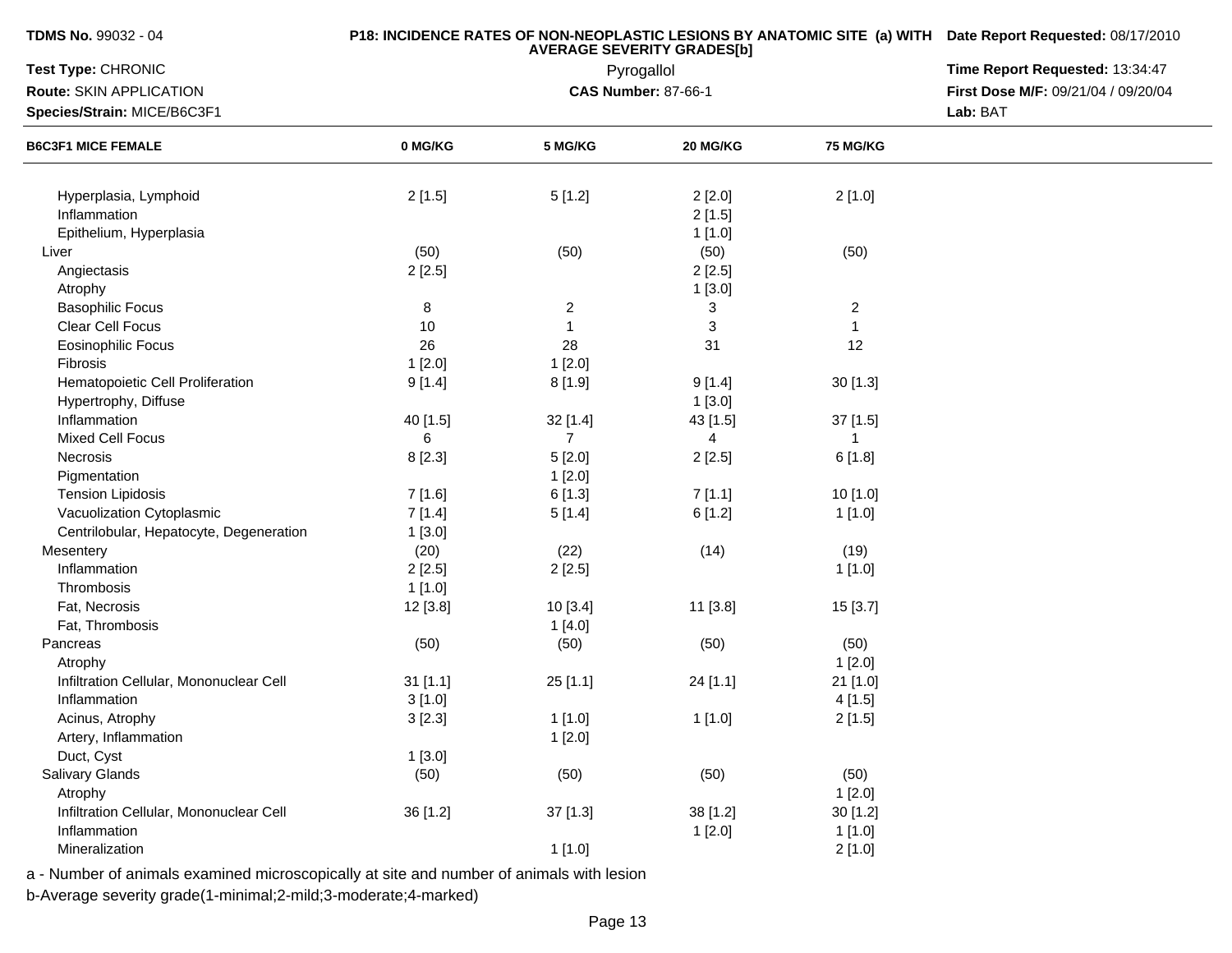| TDMS No. 99032 - 04 |  |  |
|---------------------|--|--|
|---------------------|--|--|

| Test Type: CHRONIC                      |          | Pyrogallol | Time Report Requested: 13:34:47 |                 |                                     |
|-----------------------------------------|----------|------------|---------------------------------|-----------------|-------------------------------------|
| Route: SKIN APPLICATION                 |          |            | <b>CAS Number: 87-66-1</b>      |                 | First Dose M/F: 09/21/04 / 09/20/04 |
| Species/Strain: MICE/B6C3F1             |          |            | Lab: BAT                        |                 |                                     |
| <b>B6C3F1 MICE FEMALE</b>               | 0 MG/KG  | 5 MG/KG    | 20 MG/KG                        | <b>75 MG/KG</b> |                                     |
| Stomach, Forestomach                    | (50)     | (50)       | (50)                            | (50)            |                                     |
| Hyperplasia                             |          | 1[4.0]     |                                 |                 |                                     |
| Infiltration Cellular, Mononuclear Cell |          |            | 1[1.0]                          | 2[1.0]          |                                     |
| Infiltration Cellular, Diffuse          |          |            |                                 | 1[4.0]          |                                     |
| Inflammation                            |          | 5[1.8]     | 2[2.5]                          |                 |                                     |
| Ulcer                                   |          | 3[2.0]     | 1[3.0]                          |                 |                                     |
| Epithelium, Hyperkeratosis              | 1[2.0]   | 6[2.7]     | 2[3.5]                          | 1[2.0]          |                                     |
| Epithelium, Hyperplasia, Squamous       | 2[1.5]   | 9[2.7]     | 3[3.0]                          | 1[2.0]          |                                     |
| Stomach, Glandular                      | (50)     | (50)       | (50)                            | (50)            |                                     |
| Cyst                                    | 15 [1.1] | 18 [1.1]   | 15 [1.0]                        | 14 [1.0]        |                                     |
| Hyperplasia                             | 3[2.0]   | 1[2.0]     | 1[1.0]                          | 4[1.8]          |                                     |
| Infiltration Cellular, Mononuclear Cell | 1[1.0]   | 4[1.3]     | 5[1.0]                          | 2[1.0]          |                                     |
| Infiltration Cellular, Diffuse          |          |            |                                 | 1[3.0]          |                                     |
| Inflammation                            |          | 3[1.3]     | 1[3.0]                          | 1[1.0]          |                                     |
| Mineralization                          |          |            | 1[1.0]                          | 2[1.0]          |                                     |
| Necrosis                                |          | 1[2.0]     |                                 |                 |                                     |
| Ulcer                                   |          | 1[2.0]     | 1[3.0]                          |                 |                                     |
| Tooth                                   | (3)      | (0)        | (4)                             | (0)             |                                     |
| Dysplasia                               | 3        |            | 4                               |                 |                                     |
| CARDIOVASCULAR SYSTEM                   |          |            |                                 |                 |                                     |
| <b>Blood Vessel</b>                     | (50)     | (50)       | (50)                            | (50)            |                                     |
| Inflammation                            | 1[2.0]   |            |                                 |                 |                                     |
| Carotid Artery, Mineralization          |          | 1[2.0]     |                                 |                 |                                     |
| Heart                                   | (50)     | (50)       | (50)                            | (50)            |                                     |
| Cardiomyopathy                          | 42 [1.3] | 33 [1.4]   | 35[1.1]                         | 38 [1.4]        |                                     |
| Infiltration Cellular, Mononuclear Cell | 1[1.0]   | 3[1.0]     | 4[1.0]                          | 3[1.0]          |                                     |
| Inflammation                            | 3[2.0]   | 3[1.7]     | 1[2.0]                          | 2[1.0]          |                                     |
| Mineralization                          | 2[1.5]   | 4[2.5]     | 2[2.0]                          |                 |                                     |
| Thrombosis                              | 3[2.3]   | 1[2.0]     | 1[1.0]                          |                 |                                     |
| Myocardium, Vacuolization Cytoplasmic   |          |            | 1[2.0]                          |                 |                                     |

# ENDOCRINE SYSTEM

a - Number of animals examined microscopically at site and number of animals with lesion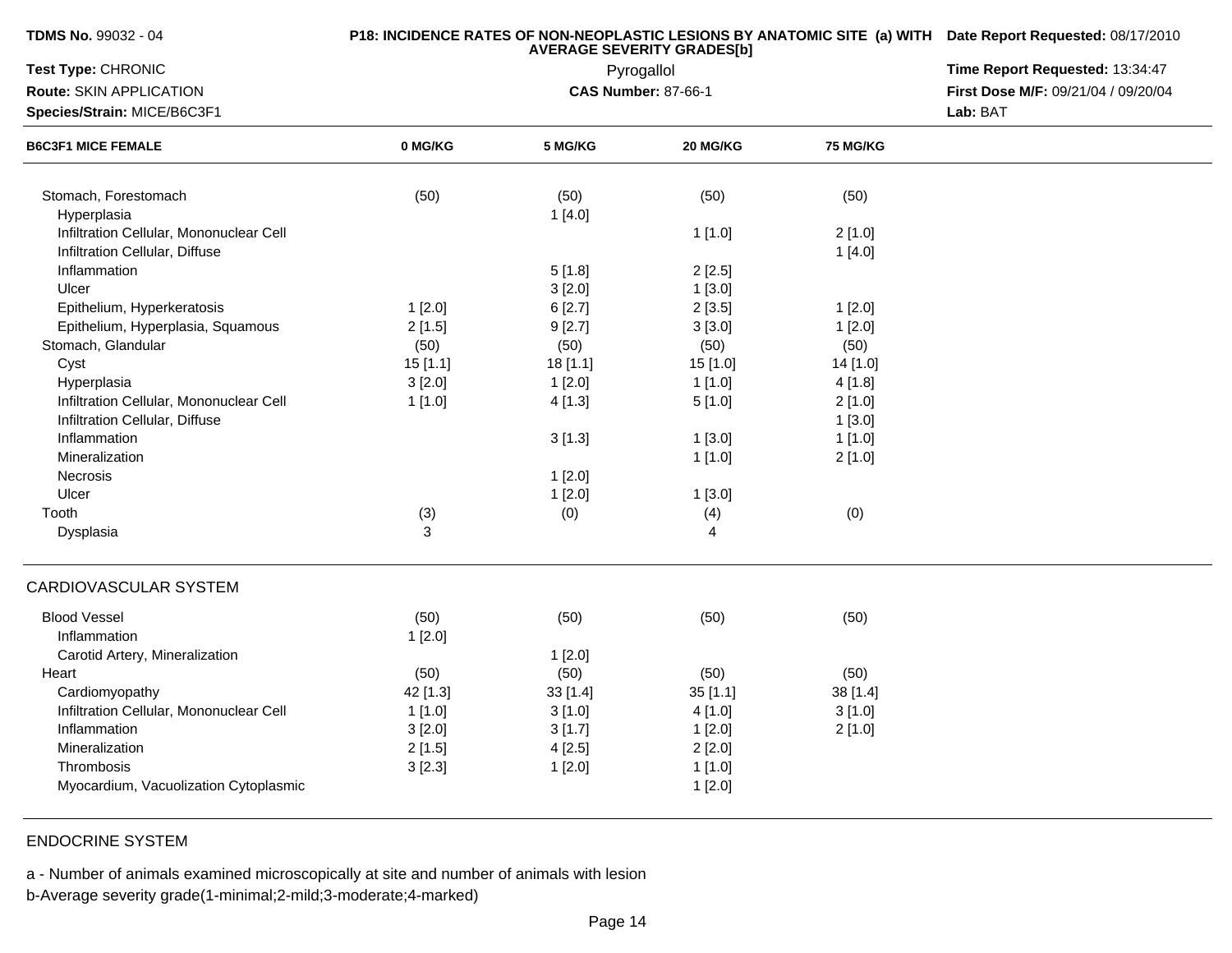|  |  | TDMS No. 99032 - 04 |  |
|--|--|---------------------|--|
|--|--|---------------------|--|

| Test Type: CHRONIC                                                                       |          | Pyrogallol                 | Time Report Requested: 13:34:47<br>First Dose M/F: 09/21/04 / 09/20/04 |          |          |
|------------------------------------------------------------------------------------------|----------|----------------------------|------------------------------------------------------------------------|----------|----------|
| Route: SKIN APPLICATION                                                                  |          | <b>CAS Number: 87-66-1</b> |                                                                        |          |          |
| Species/Strain: MICE/B6C3F1                                                              |          |                            |                                                                        |          | Lab: BAT |
| <b>B6C3F1 MICE FEMALE</b>                                                                | 0 MG/KG  | 5 MG/KG                    | 20 MG/KG                                                               | 75 MG/KG |          |
| <b>Adrenal Cortex</b>                                                                    | (50)     | (50)                       | (50)                                                                   | (50)     |          |
| Angiectasis                                                                              |          |                            | 2[2.0]                                                                 | 1[1.0]   |          |
| Degeneration, Cystic                                                                     |          |                            |                                                                        | 1[2.0]   |          |
| Hematopoietic Cell Proliferation                                                         | 3[1.3]   | 4 [1.8]                    | 4[1.0]                                                                 | 14 [1.4] |          |
| Hyperplasia                                                                              |          |                            | 1[1.0]                                                                 |          |          |
| Hypertrophy                                                                              | 4[1.3]   | 2[2.5]                     | 5[1.8]                                                                 | 2[1.0]   |          |
| Subcapsular, Hyperplasia                                                                 | 50 [1.7] | 49 [1.6]                   | 49 [1.7]                                                               | 49 [1.8] |          |
| Adrenal Medulla                                                                          | (50)     | (50)                       | (50)                                                                   | (50)     |          |
| Hyperplasia                                                                              | 1[1.0]   | 3[1.7]                     | 2[1.5]                                                                 | 2[2.0]   |          |
| Hypertrophy                                                                              |          | 1[1.0]                     |                                                                        |          |          |
| Islets, Pancreatic                                                                       | (50)     | (50)                       | (50)                                                                   | (50)     |          |
| Hyperplasia                                                                              | 35 [1.2] | 15 [1.5]                   | 12 [1.5]                                                               | 8[1.3]   |          |
| Parathyroid Gland                                                                        | (45)     | (47)                       | (39)                                                                   | (38)     |          |
| Cyst                                                                                     |          |                            | 2[1.0]                                                                 | 1[3.0]   |          |
| Hyperplasia                                                                              |          |                            | 2[2.0]                                                                 |          |          |
| <b>Pituitary Gland</b>                                                                   | (50)     | (49)                       | (50)                                                                   | (50)     |          |
| Angiectasis                                                                              | 1[3.0]   | 1[2.0]                     |                                                                        |          |          |
| Hemorrhage                                                                               | 1[3.0]   |                            | 1[3.0]                                                                 | 1[3.0]   |          |
| Pars Distalis, Degeneration                                                              |          |                            |                                                                        | 1[1.0]   |          |
| Pars Distalis, Hyperplasia                                                               | 17 [1.7] | 18 [1.6]                   | 19 [1.8]                                                               | 17[1.7]  |          |
| <b>Thyroid Gland</b>                                                                     | (50)     | (50)                       | (50)                                                                   | (50)     |          |
| Infiltration Cellular, Mononuclear Cell                                                  | 1[1.0]   |                            | 2[1.5]                                                                 | 2[1.0]   |          |
| Follicular Cell, Hyperplasia                                                             |          | 1[1.0]                     |                                                                        |          |          |
| <b>GENERAL BODY SYSTEM</b>                                                               |          |                            |                                                                        |          |          |
| Peritoneum                                                                               | (1)      | (0)                        | (0)                                                                    | (0)      |          |
| Inflammation                                                                             | 1[2.0]   |                            |                                                                        |          |          |
| <b>Tissue NOS</b>                                                                        | (1)      | (0)                        | (0)                                                                    | (0)      |          |
| <b>GENITAL SYSTEM</b>                                                                    |          |                            |                                                                        |          |          |
| <b>Clitoral Gland</b>                                                                    | (49)     | (50)                       | (50)                                                                   | (49)     |          |
| Infiltration Cellular, Mononuclear Cell                                                  |          | 2[1.0]                     | 2[1.0]                                                                 | 1[1.0]   |          |
| Inflammation                                                                             | 10 [1.4] | 10[1.1]                    | 8[1.0]                                                                 | 9[1.2]   |          |
| a - Number of animals examined microscopically at site and number of animals with lesion |          |                            |                                                                        |          |          |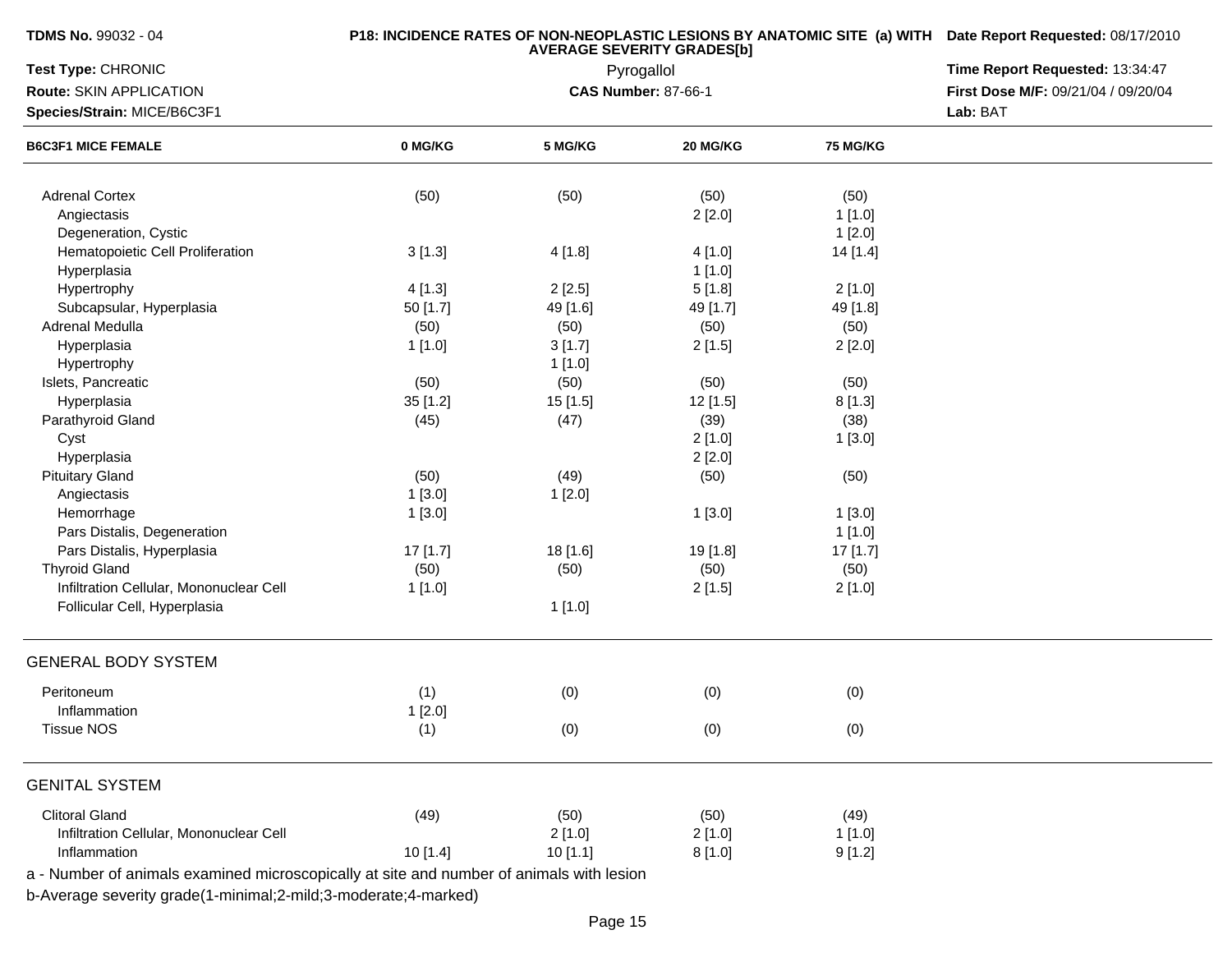| <b>TDMS No. 99032 - 04</b> |  |  |  |
|----------------------------|--|--|--|
|----------------------------|--|--|--|

| Test Type: CHRONIC                      |          | Pyrogallol                 | Time Report Requested: 13:34:47     |                 |  |
|-----------------------------------------|----------|----------------------------|-------------------------------------|-----------------|--|
| Route: SKIN APPLICATION                 |          | <b>CAS Number: 87-66-1</b> | First Dose M/F: 09/21/04 / 09/20/04 |                 |  |
| Species/Strain: MICE/B6C3F1             |          |                            | Lab: BAT                            |                 |  |
| <b>B6C3F1 MICE FEMALE</b>               | 0 MG/KG  | 5 MG/KG                    | 20 MG/KG                            | <b>75 MG/KG</b> |  |
|                                         |          |                            |                                     |                 |  |
| Ovary                                   | (50)     | (50)                       | (50)                                | (50)            |  |
| Angiectasis                             |          | 1[2.0]                     | 2[2.5]                              |                 |  |
| Cyst                                    | 7[2.1]   | 15 [2.0]                   | 13 [1.9]                            | 14 [1.6]        |  |
| Infiltration Cellular, Mononuclear Cell |          | 5[2.2]                     | 6[2.2]                              |                 |  |
| Inflammation                            | 2[2.5]   |                            | 2[1.5]                              | 1[1.0]          |  |
| Mineralization                          | 1[3.0]   |                            |                                     | 1[1.0]          |  |
| Necrosis                                | 1[4.0]   |                            |                                     |                 |  |
| Pigmentation                            | 1[1.0]   |                            |                                     |                 |  |
| Thrombosis                              |          | 1[2.0]                     |                                     |                 |  |
| Germinal Epithelium, Hyperplasia        |          | 1[2.0]                     | 1[1.0]                              | 1[2.0]          |  |
| Oviduct                                 | (1)      | (0)                        | (0)                                 | (0)             |  |
| Infiltration Cellular, Mononuclear Cell | 1[2.0]   |                            |                                     |                 |  |
| Uterus                                  | (50)     | (50)                       | (50)                                | (50)            |  |
| Angiectasis                             | 1[3.0]   |                            | 1[2.0]                              |                 |  |
| Inflammation                            | 7[1.7]   | 6[1.8]                     | 8[2.5]                              | 4[1.5]          |  |
| Pigmentation                            |          | 1[2.0]                     |                                     |                 |  |
| Thrombosis                              | 3[3.7]   |                            | 1[3.0]                              | 1[4.0]          |  |
| Ulcer                                   |          | 2[3.0]                     | 1[2.0]                              |                 |  |
| Cervix, Hyperplasia, Cystic             |          |                            |                                     | 1[4.0]          |  |
| Endometrium, Hyperplasia, Cystic        | 46 [2.8] | 46 [2.8]                   | 46 [3.0]                            | 43 [2.6]        |  |
|                                         |          |                            |                                     |                 |  |
| <b>HEMATOPOIETIC SYSTEM</b>             |          |                            |                                     |                 |  |
| <b>Bone Marrow</b>                      | (50)     | (50)                       | (50)                                | (50)            |  |
| Hyperplasia                             | 10 [1.9] | 14 [2.0]                   | 10[1.7]                             | 31 [2.7]        |  |
| Lymph Node                              | (19)     | (13)                       | (18)                                | (29)            |  |
| Axillary, Hyperplasia, Lymphoid         |          |                            |                                     | 8 [3.8]         |  |
| Axillary, Inflammation                  |          |                            |                                     | 1[2.0]          |  |
| Axillary, Pigmentation                  |          |                            |                                     | 1[2.0]          |  |
| Bronchial, Hyperplasia, Lymphoid        | 4[1.5]   | 1[3.0]                     | 5[2.0]                              | 5[2.0]          |  |
| Inguinal, Hyperplasia, Lymphoid         | 4[1.5]   | 2[2.0]                     | 7 [1.9]                             | 17 [2.4]        |  |
| Inguinal, Inflammation, Granulomatous   | 1[4.0]   |                            |                                     |                 |  |
| Lumbar, Angiectasis                     |          |                            | 1[4.0]                              |                 |  |
| Lumbar, Hyperplasia, Lymphoid           | 2[2.5]   |                            | 1[4.0]                              |                 |  |
| Lumbar, Inflammation                    | 1[3.0]   |                            |                                     |                 |  |

a - Number of animals examined microscopically at site and number of animals with lesion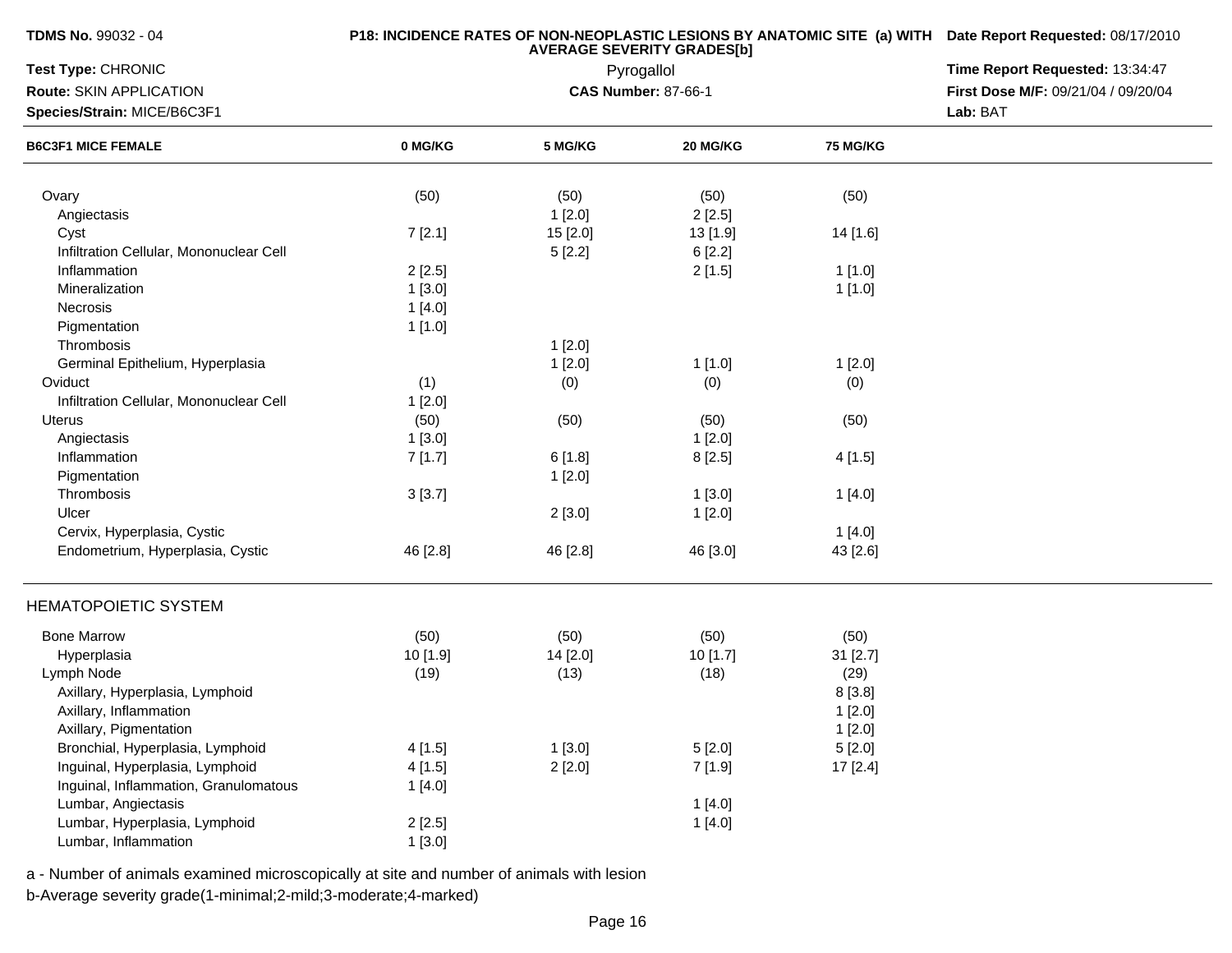# **P18: INCIDENCE RATES OF NON-NEOPLASTIC LESIONS BY ANATOMIC SITE (a) WITH AVERAGE SEVERITY GRADES[b] Date Report Requested:** 08/17/2010

| Test Type: CHRONIC                             |          | Pyrogallol                 | Time Report Requested: 13:34:47 |                                     |  |
|------------------------------------------------|----------|----------------------------|---------------------------------|-------------------------------------|--|
| Route: SKIN APPLICATION                        |          | <b>CAS Number: 87-66-1</b> |                                 | First Dose M/F: 09/21/04 / 09/20/04 |  |
| Species/Strain: MICE/B6C3F1                    |          |                            | Lab: BAT                        |                                     |  |
| <b>B6C3F1 MICE FEMALE</b>                      | 0 MG/KG  | 5 MG/KG                    | 20 MG/KG                        | 75 MG/KG                            |  |
| Mediastinal, Hyperplasia, Lymphoid             |          |                            |                                 |                                     |  |
| Mediastinal, Infiltration Cellular, Histiocyte | 1[3.0]   | 2[3.0]                     | 1[2.0]                          |                                     |  |
| Pancreatic, Hyperplasia, Lymphoid              |          |                            | 2[2.0]                          |                                     |  |
| Renal, Angiectasis                             |          |                            | 1[4.0]                          |                                     |  |
| Renal, Hyperplasia, Lymphoid                   | 1[4.0]   |                            |                                 | 1[2.0]                              |  |
| Lymph Node, Mandibular                         | (50)     | (50)                       | (50)                            | (50)                                |  |
| Hyperplasia, Lymphoid                          | 14 [1.8] | 19 [1.7]                   | 23 [1.6]                        | 27 [2.1]                            |  |
| Inflammation                                   |          |                            |                                 | 1[2.0]                              |  |
| Pigmentation                                   |          |                            |                                 | 1[1.0]                              |  |
| Lymph Node, Mesenteric                         | (50)     | (50)                       | (50)                            | (50)                                |  |
| Atrophy                                        |          |                            | 2[2.5]                          |                                     |  |
| Hematopoietic Cell Proliferation               |          |                            |                                 | 1[2.0]                              |  |
| Hyperplasia, Lymphoid                          | 13 [1.9] | 12[2.1]                    | 13 [1.7]                        | 4[1.8]                              |  |
| Inflammation                                   | 2[2.0]   | 1[2.0]                     |                                 | 1[2.0]                              |  |
| Artery, Inflammation                           |          |                            |                                 | 1[2.0]                              |  |
| Spleen                                         | (50)     | (50)                       | (50)                            | (50)                                |  |
| Atrophy                                        |          |                            | 1[3.0]                          |                                     |  |
| Hematopoietic Cell Proliferation               | 35 [2.1] | 35 [2.2]                   | 30 [1.8]                        | 34 [2.5]                            |  |
| Hyperplasia, Lymphoid                          | 8 [2.3]  | 5[2.2]                     | 11 [2.0]                        | 7[2.7]                              |  |
| Inflammation                                   | 1[2.0]   |                            |                                 |                                     |  |
| Pigmentation                                   | 12 [1.3] | 8[1.1]                     | 18[1.1]                         | 7[1.0]                              |  |
| Thymus                                         | (50)     | (50)                       | (48)                            | (49)                                |  |
| Angiectasis                                    |          | 1[3.0]                     |                                 |                                     |  |
| Atrophy                                        |          | 1[3.0]                     | 1[2.0]                          |                                     |  |
| Hemorrhage                                     | 1[2.0]   |                            |                                 |                                     |  |
| Hyperplasia, Lymphoid                          | 18 [2.2] | 21 [1.8]                   | 25[2.1]                         | 22 [2.0]                            |  |
| Inflammation                                   |          |                            | 1[2.0]                          |                                     |  |
| <b>INTEGUMENTARY SYSTEM</b>                    |          |                            |                                 |                                     |  |
|                                                |          |                            |                                 |                                     |  |
| <b>Mammary Gland</b>                           | (50)     | (50)                       | (50)                            | (50)                                |  |
| Hyperplasia                                    | 5[1.4]   | 9[1.4]                     | 3[2.0]                          | 16 [1.6]                            |  |
| Inflammation                                   |          | 2[1.5]                     |                                 | 1[1.0]                              |  |
| Duct, Dilatation                               |          | 1[1.0]                     |                                 | 2[2.0]                              |  |
| Skin                                           | (50)     | (50)                       | (50)                            | (50)                                |  |

a - Number of animals examined microscopically at site and number of animals with lesion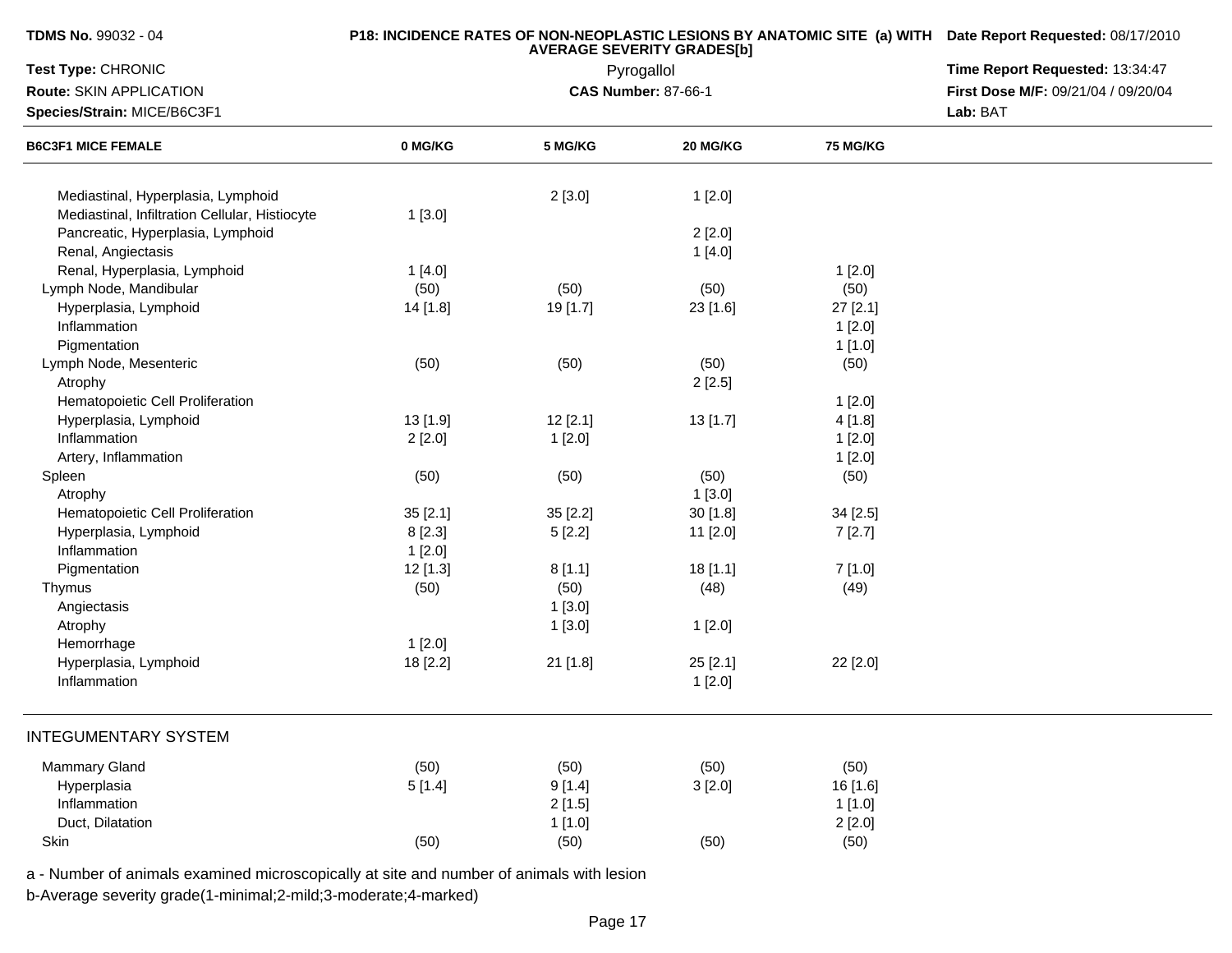| TDMS No. 99032 - 04 |  |  |  |
|---------------------|--|--|--|
|---------------------|--|--|--|

| Test Type: CHRONIC<br>Route: SKIN APPLICATION            |            | Pyrogallol<br><b>CAS Number: 87-66-1</b> | Time Report Requested: 13:34:47<br>First Dose M/F: 09/21/04 / 09/20/04 |                 |  |
|----------------------------------------------------------|------------|------------------------------------------|------------------------------------------------------------------------|-----------------|--|
| Species/Strain: MICE/B6C3F1                              |            |                                          | Lab: BAT                                                               |                 |  |
| <b>B6C3F1 MICE FEMALE</b>                                | 0 MG/KG    | 5 MG/KG                                  | 20 MG/KG                                                               | <b>75 MG/KG</b> |  |
|                                                          |            |                                          |                                                                        |                 |  |
| Abscess                                                  |            | $\overline{1}$                           |                                                                        |                 |  |
| Fibrosis                                                 | 1[3.0]     | 2[3.5]                                   | 1[4.0]                                                                 | 9[4.0]          |  |
| Hyperkeratosis                                           | 1[4.0]     | 2[3.0]                                   | 1[4.0]                                                                 | 9[3.3]          |  |
| Hyperplasia                                              | 1[4.0]     | 2[3.0]                                   | 1[4.0]                                                                 | 9[3.9]          |  |
| Inflammation                                             | 1[3.0]     |                                          |                                                                        | 9[3.7]          |  |
| Inflammation, Granulomatous                              |            | 1[4.0]                                   |                                                                        |                 |  |
| Pigmentation                                             |            |                                          | 1[2.0]                                                                 | 1 [1.0]         |  |
| Ulcer                                                    | 1[3.0]     | 1[2.0]                                   | 1[4.0]                                                                 | 9[3.4]          |  |
| Control, Hyperplasia                                     |            |                                          |                                                                        | 2[1.5]          |  |
| Control, Inflammation                                    | 3[1.0]     |                                          | 1[2.0]                                                                 | 2[1.0]          |  |
| Sebaceous Gland, Hyperplasia                             | 1[2.0]     |                                          | 1[1.0]                                                                 | 7[1.3]          |  |
| Sebaceous Gland, Site Of Application,<br>Hyperplasia     | 1[1.0]     | 2[1.0]                                   | 6[1.2]                                                                 | 34 [1.5]        |  |
| Site Of Application, Cyst                                |            |                                          |                                                                        | $\mathbf{1}$    |  |
| Site Of Application, Fibrosis                            | 5[1.8]     | 6[1.3]                                   | $31$ [1.3]                                                             | 49 [3.1]        |  |
| Site Of Application, Hyperkeratosis                      | 24 [1.5]   | 38 [1.4]                                 | 49 [2.7]                                                               | 49 [3.4]        |  |
| Site Of Application, Hyperplasia                         | 20 [1.4]   | $31$ [1.3]                               | 49 [1.9]                                                               | 49 [3.3]        |  |
| Site Of Application, Infiltration Cellular, Mast<br>Cell |            |                                          | 1[2.0]                                                                 | 1[2.0]          |  |
| Site Of Application, Inflammation                        | $12$ [1.3] | 14[1.1]                                  | 42 [1.2]                                                               | 48 [3.0]        |  |
| Site Of Application, Pigmentation                        |            |                                          | 35[1.0]                                                                | 40 [1.8]        |  |
| Site Of Application, Ulcer                               | 2[3.0]     |                                          | 3[1.3]                                                                 | 33[3.1]         |  |
| MUSCULOSKELETAL SYSTEM                                   |            |                                          |                                                                        |                 |  |
| <b>Bone</b>                                              | (50)       | (50)                                     | (50)                                                                   | (50)            |  |
| Fibro-Osseous Lesion                                     | 8[1.9]     | 9[1.9]                                   | 9[1.6]                                                                 | 2[1.5]          |  |
| <b>Skeletal Muscle</b>                                   | (4)        | (1)                                      | (2)                                                                    | (0)             |  |
| Inflammation                                             | 1[2.0]     |                                          | 1[1.0]                                                                 |                 |  |
| NERVOUS SYSTEM                                           |            |                                          |                                                                        |                 |  |
| <b>Brain</b>                                             | (50)       | (50)                                     | (50)                                                                   | (50)            |  |
| Developmental Malformation                               |            |                                          |                                                                        |                 |  |
| Infiltration Cellular, Mononuclear Cell                  |            |                                          | 1[1.0]                                                                 |                 |  |
|                                                          | 1[1.0]     | 1[1.0]                                   |                                                                        |                 |  |

a - Number of animals examined microscopically at site and number of animals with lesion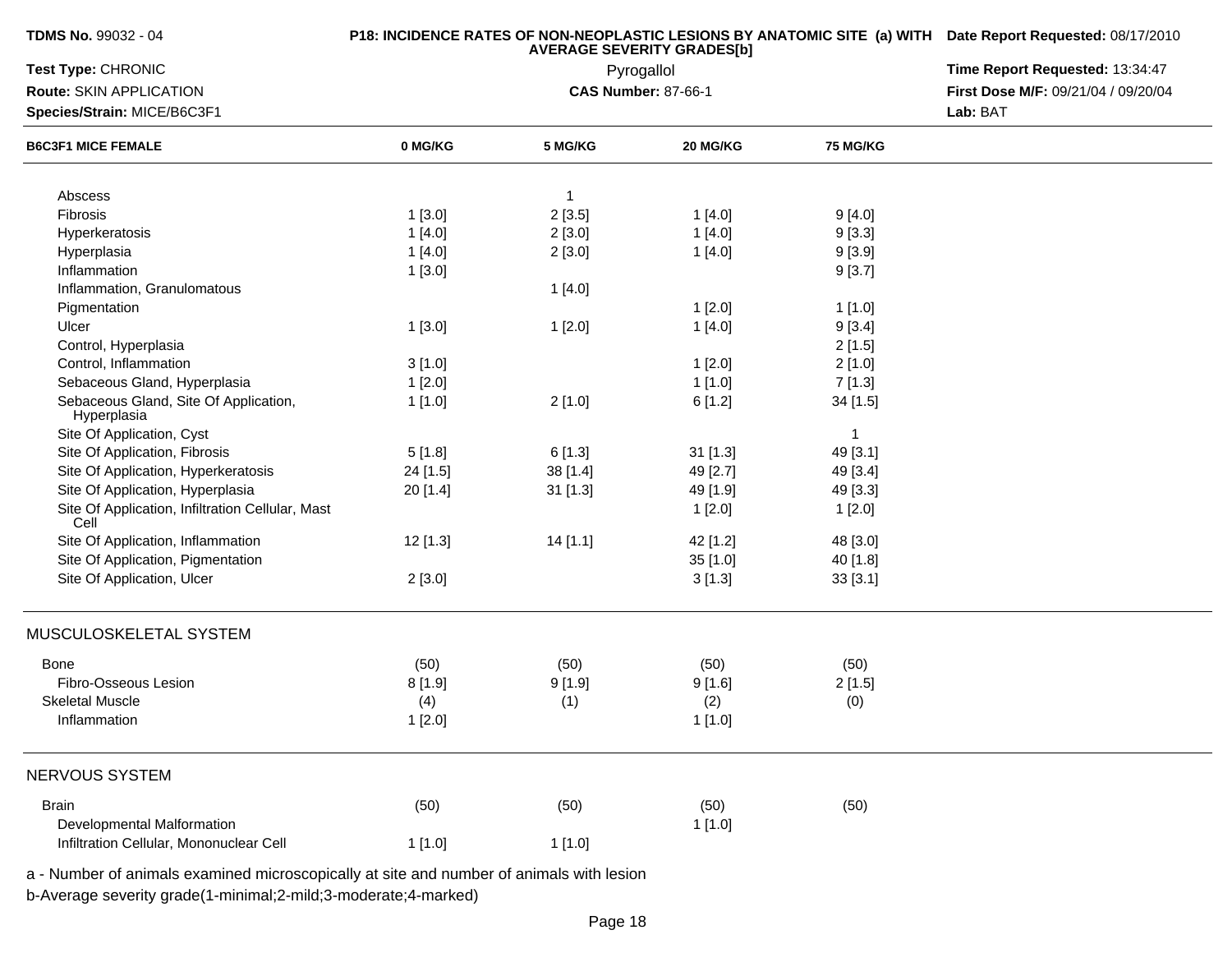| TDMS No. 99032 - 04                              |          | <b>AVERAGE SEVERITY GRADES[b]</b> | P18: INCIDENCE RATES OF NON-NEOPLASTIC LESIONS BY ANATOMIC SITE (a) WITH Date Report Requested: 08/17/2010<br>Time Report Requested: 13:34:47 |                 |                                     |
|--------------------------------------------------|----------|-----------------------------------|-----------------------------------------------------------------------------------------------------------------------------------------------|-----------------|-------------------------------------|
| Test Type: CHRONIC                               |          | Pyrogallol                        |                                                                                                                                               |                 |                                     |
| Route: SKIN APPLICATION                          |          |                                   | <b>CAS Number: 87-66-1</b>                                                                                                                    |                 | First Dose M/F: 09/21/04 / 09/20/04 |
| Species/Strain: MICE/B6C3F1                      |          |                                   | Lab: BAT                                                                                                                                      |                 |                                     |
| <b>B6C3F1 MICE FEMALE</b>                        | 0 MG/KG  | 5 MG/KG                           | 20 MG/KG                                                                                                                                      | <b>75 MG/KG</b> |                                     |
| Inflammation                                     | 1[2.0]   |                                   |                                                                                                                                               | 1[1.0]          |                                     |
| Cerebrum, Vacuolization Cytoplasmic              |          |                                   | 1[2.0]                                                                                                                                        |                 |                                     |
| Peripheral Nerve                                 | (2)      | (0)                               | (0)                                                                                                                                           | (0)             |                                     |
| Sciatic, Atrophy                                 | 1[3.0]   |                                   |                                                                                                                                               |                 |                                     |
| Sciatic, Infiltration Cellular, Mononuclear Cell | 1[1.0]   |                                   |                                                                                                                                               |                 |                                     |
| Spinal Cord                                      | (2)      | (0)                               | (0)                                                                                                                                           | (0)             |                                     |
| Atrophy                                          | 1[3.0]   |                                   |                                                                                                                                               |                 |                                     |
| Degeneration                                     | 1[3.0]   |                                   |                                                                                                                                               |                 |                                     |
| <b>RESPIRATORY SYSTEM</b>                        |          |                                   |                                                                                                                                               |                 |                                     |
| Lung                                             | (50)     | (50)                              | (50)                                                                                                                                          | (50)            |                                     |
| Fibrosis                                         |          |                                   |                                                                                                                                               | 1[1.0]          |                                     |
| Infiltration Cellular, Histiocyte                | 2[2.0]   | 6[2.5]                            | 2[1.0]                                                                                                                                        | 2[3.0]          |                                     |
| Inflammation                                     | 3[1.7]   | 5[1.6]                            | 1[1.0]                                                                                                                                        | 2[1.5]          |                                     |
| Metaplasia, Osseous                              | 2[1.0]   |                                   |                                                                                                                                               |                 |                                     |
| Pigmentation                                     | 1[1.0]   |                                   | 1[2.0]                                                                                                                                        |                 |                                     |
| Thrombosis                                       | 1[3.0]   |                                   |                                                                                                                                               |                 |                                     |
| Artery, Mineralization                           | 1[1.0]   |                                   |                                                                                                                                               |                 |                                     |
| Bronchiole, Hyperplasia                          |          | 1[3.0]                            |                                                                                                                                               | 1[3.0]          |                                     |
| Nose                                             | (50)     | (50)                              | (50)                                                                                                                                          | (50)            |                                     |
| Inflammation                                     | 13 [1.1] | 9[1.2]                            | 17[1.1]                                                                                                                                       | 9[1.0]          |                                     |
| Polyp, Inflammatory                              |          |                                   | 1[3.0]                                                                                                                                        |                 |                                     |
| Glands, Dilatation                               | 2[1.0]   |                                   |                                                                                                                                               |                 |                                     |
| Glands, Metaplasia                               | 6[1.0]   | 7 [1.0]                           | 3[1.0]                                                                                                                                        | 7 [1.0]         |                                     |
| Olfactory Epithelium, Hyperplasia                |          |                                   | 1[2.0]                                                                                                                                        |                 |                                     |
| Olfactory Epithelium, Metaplasia                 |          | 3[1.7]                            | 2[1.0]                                                                                                                                        | 2[1.5]          |                                     |
| Respiratory Epithelium, Foreign Body             |          |                                   | 1[1.0]                                                                                                                                        |                 |                                     |
| Respiratory Epithelium, Hemorrhage               | 1[1.0]   |                                   | 1[2.0]                                                                                                                                        |                 |                                     |
| Respiratory Epithelium, Hyperplasia              | 46 [1.5] | 48 [1.5]                          | 46 [1.6]                                                                                                                                      | 46 [1.4]        |                                     |
| Turbinate, Thrombosis                            | 1[3.0]   |                                   |                                                                                                                                               |                 |                                     |
| Trachea                                          | (50)     | (50)                              | (50)                                                                                                                                          | (50)            |                                     |
| Inflammation                                     |          |                                   | 1[2.0]                                                                                                                                        |                 |                                     |
| Epithelium, Hyperplasia                          |          |                                   | 1[1.0]                                                                                                                                        |                 |                                     |
|                                                  |          |                                   |                                                                                                                                               |                 |                                     |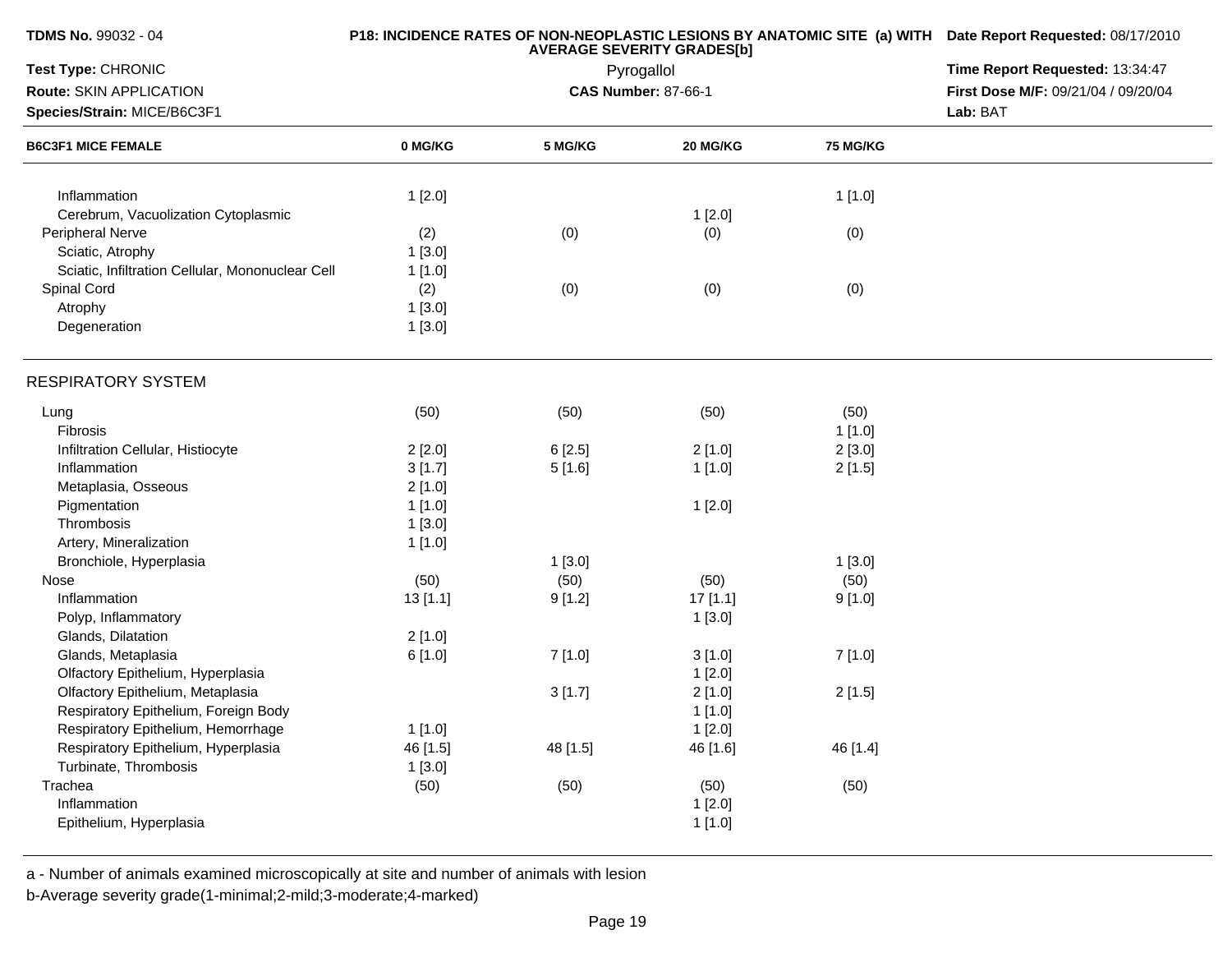| <b>TDMS No. 99032 - 04</b>              |          | P18: INCIDENCE RATES OF NON-NEOPLASTIC LESIONS BY ANATOMIC SITE (a) WITH Date Report Requested: 08/17/2010<br>Time Report Requested: 13:34:47 |                            |                 |                                     |
|-----------------------------------------|----------|-----------------------------------------------------------------------------------------------------------------------------------------------|----------------------------|-----------------|-------------------------------------|
| Test Type: CHRONIC                      |          |                                                                                                                                               |                            |                 |                                     |
| Route: SKIN APPLICATION                 |          |                                                                                                                                               | <b>CAS Number: 87-66-1</b> |                 | First Dose M/F: 09/21/04 / 09/20/04 |
| Species/Strain: MICE/B6C3F1             |          |                                                                                                                                               | Lab: BAT                   |                 |                                     |
| <b>B6C3F1 MICE FEMALE</b>               | 0 MG/KG  | 5 MG/KG                                                                                                                                       | 20 MG/KG                   | <b>75 MG/KG</b> |                                     |
| SPECIAL SENSES SYSTEM                   |          |                                                                                                                                               |                            |                 |                                     |
| Eye                                     | (50)     | (50)                                                                                                                                          | (50)                       | (50)            |                                     |
| Atrophy                                 |          |                                                                                                                                               | 1[3.0]                     |                 |                                     |
| Infiltration Cellular, Mononuclear Cell | 1[1.0]   | 1[1.0]                                                                                                                                        |                            | 1[1.0]          |                                     |
| Inflammation                            | 2[1.5]   |                                                                                                                                               | 1[1.0]                     | 3[2.0]          |                                     |
| Cornea, Hyperplasia                     | 1[3.0]   |                                                                                                                                               |                            |                 |                                     |
| Retina, Angiectasis                     |          |                                                                                                                                               | 1[1.0]                     |                 |                                     |
| Retina, Degeneration                    |          | 1[3.0]                                                                                                                                        |                            |                 |                                     |
| Harderian Gland                         | (50)     | (50)                                                                                                                                          | (50)                       | (50)            |                                     |
| Atrophy                                 |          |                                                                                                                                               | 1[1.0]                     |                 |                                     |
| Cyst                                    |          |                                                                                                                                               |                            |                 |                                     |
|                                         | 1[1.0]   |                                                                                                                                               |                            |                 |                                     |
| Hyperplasia                             | 3[2.0]   | 9[1.3]                                                                                                                                        | 6[1.3]                     | 5[1.8]          |                                     |
| Infiltration Cellular, Mononuclear Cell | 29 [1.0] | 33[1.0]                                                                                                                                       | 31 [1.0]                   | 24 [1.0]        |                                     |
| Inflammation                            | 1[1.0]   |                                                                                                                                               |                            |                 |                                     |
| Mineralization                          |          |                                                                                                                                               |                            | 1[1.0]          |                                     |
| Lacrimal Gland                          | (0)      | (0)                                                                                                                                           | (1)                        | (0)             |                                     |
| <b>URINARY SYSTEM</b>                   |          |                                                                                                                                               |                            |                 |                                     |
| Kidney                                  | (50)     | (50)                                                                                                                                          | (50)                       | (50)            |                                     |
| Accumulation, Hyaline Droplet           | 2[2.5]   | 3[1.7]                                                                                                                                        | 2[3.0]                     |                 |                                     |
| Cyst                                    |          |                                                                                                                                               | 1                          |                 |                                     |
| Dilatation                              |          | 1[3.0]                                                                                                                                        |                            | 2[2.5]          |                                     |
| Infarct, Chronic                        |          |                                                                                                                                               | 1[2.0]                     |                 |                                     |
| Infiltration Cellular, Mononuclear Cell | 2[1.5]   | 5[1.4]                                                                                                                                        | 4[1.5]                     | 4[1.3]          |                                     |
| Inflammation                            | 1[3.0]   |                                                                                                                                               |                            | 3[1.7]          |                                     |
| Metaplasia, Osseous                     | 3[1.0]   | 1[1.0]                                                                                                                                        | 1[2.0]                     | 2[2.0]          |                                     |
| Mineralization                          | 12 [1.3] | 7[1.3]                                                                                                                                        | 8[1.0]                     | 7[1.0]          |                                     |
| Nephropathy                             | 33 [1.2] | 24 [1.3]                                                                                                                                      | 28 [1.2]                   | 28 [1.2]        |                                     |
| Pigmentation                            | 3[2.0]   | 1[3.0]                                                                                                                                        | 1[1.0]                     |                 |                                     |
| Papilla, Necrosis                       |          |                                                                                                                                               |                            | 1[1.0]          |                                     |
| Renal Tubule, Degeneration              | 1[3.0]   | 1[3.0]                                                                                                                                        | 1[1.0]                     |                 |                                     |
| Renal Tubule, Hyperplasia               | 1[1.0]   |                                                                                                                                               |                            |                 |                                     |
| Renal Tubule, Vacuolization Cytoplasmic |          |                                                                                                                                               | 1[3.0]                     |                 |                                     |
|                                         |          |                                                                                                                                               |                            |                 |                                     |